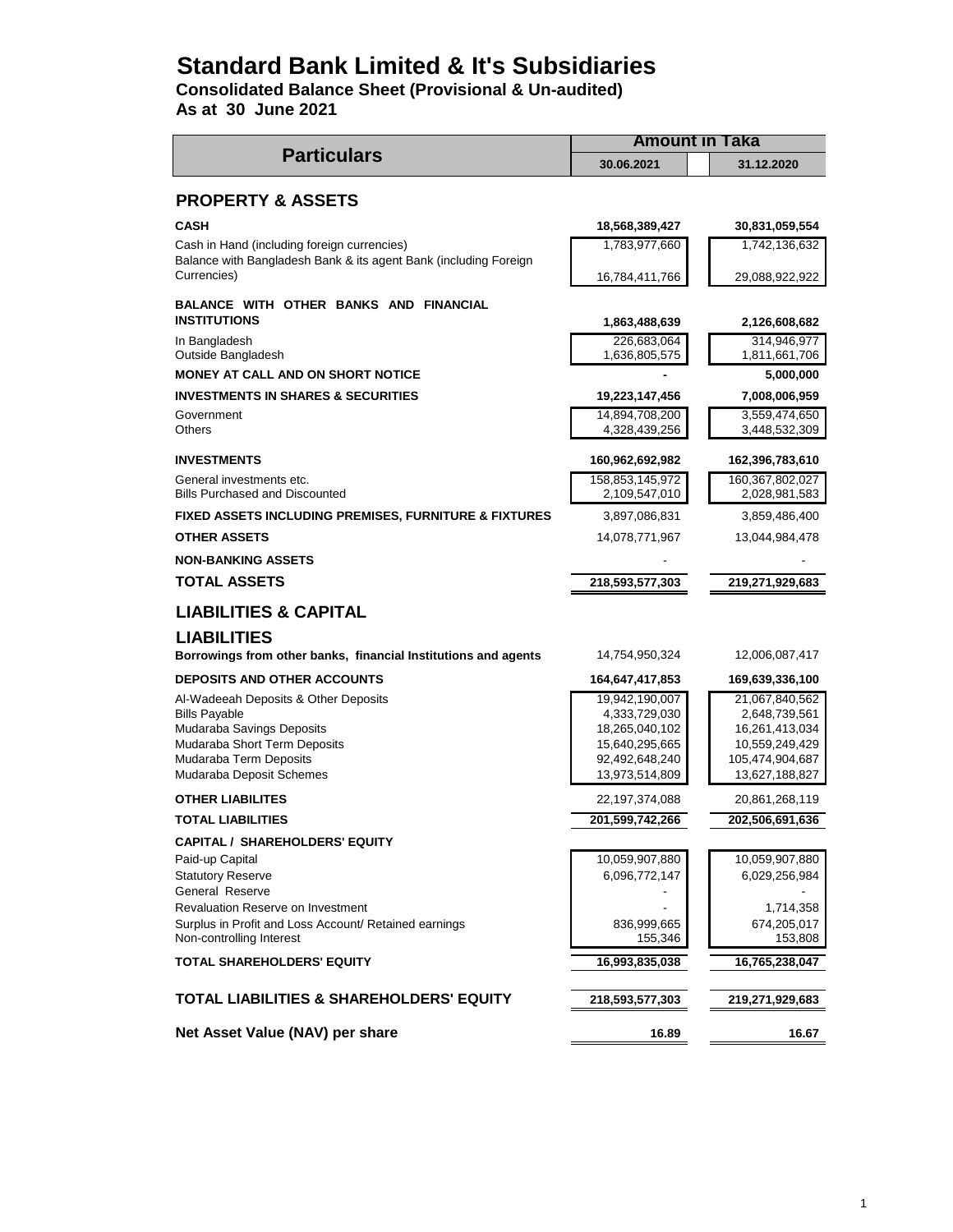### **Standard Bank Limited & It's Subsidiaries Consolidated Balance Sheet (Provisional & Un-audited) As at 30 June 2021**

| <b>Particulars</b>                                                                                                                                                                                            | <b>Amount in Taka</b>                                                                 |                                                                                       |
|---------------------------------------------------------------------------------------------------------------------------------------------------------------------------------------------------------------|---------------------------------------------------------------------------------------|---------------------------------------------------------------------------------------|
|                                                                                                                                                                                                               | 30.06.2021                                                                            | 31.12.2020                                                                            |
| <b>OFF-BALANCE SHEET ITEMS</b>                                                                                                                                                                                |                                                                                       |                                                                                       |
| <b>CONTINGENT LIABILITIES</b><br>Acceptances and Endorsements<br>Letters of Guarantee<br>Irrevocable Letters of Credit<br><b>Bills for Collection</b><br><b>Other Contingent Liabilities</b><br><b>TOTAL:</b> | 11,898,977,207<br>13,224,477,988<br>11,654,623,233<br>5,005,345,385<br>41,783,423,813 | 10,721,978,308<br>12,833,411,761<br>11,066,404,802<br>4,280,149,013<br>38,901,943,884 |
| <b>OTHER COMMITMENTS:</b>                                                                                                                                                                                     |                                                                                       |                                                                                       |
| Documentary credits and short term trade-related transactions                                                                                                                                                 |                                                                                       |                                                                                       |
| Forward assets purchased and forward deposits placed                                                                                                                                                          |                                                                                       |                                                                                       |
| Undrawn note issuance and revolving underwriting facilities                                                                                                                                                   |                                                                                       |                                                                                       |
| Undrawn formal standby facilities, credit lines and other<br>commitments                                                                                                                                      |                                                                                       |                                                                                       |

### **TOTAL OFF - BALANCE SHEET ITEMS** 41,783,423,813 38,901,943,884

**Director** Chairman

**Deputy Head of FAD** Acting Company Secretary

Additional Managing Director **Managing Director & CEO**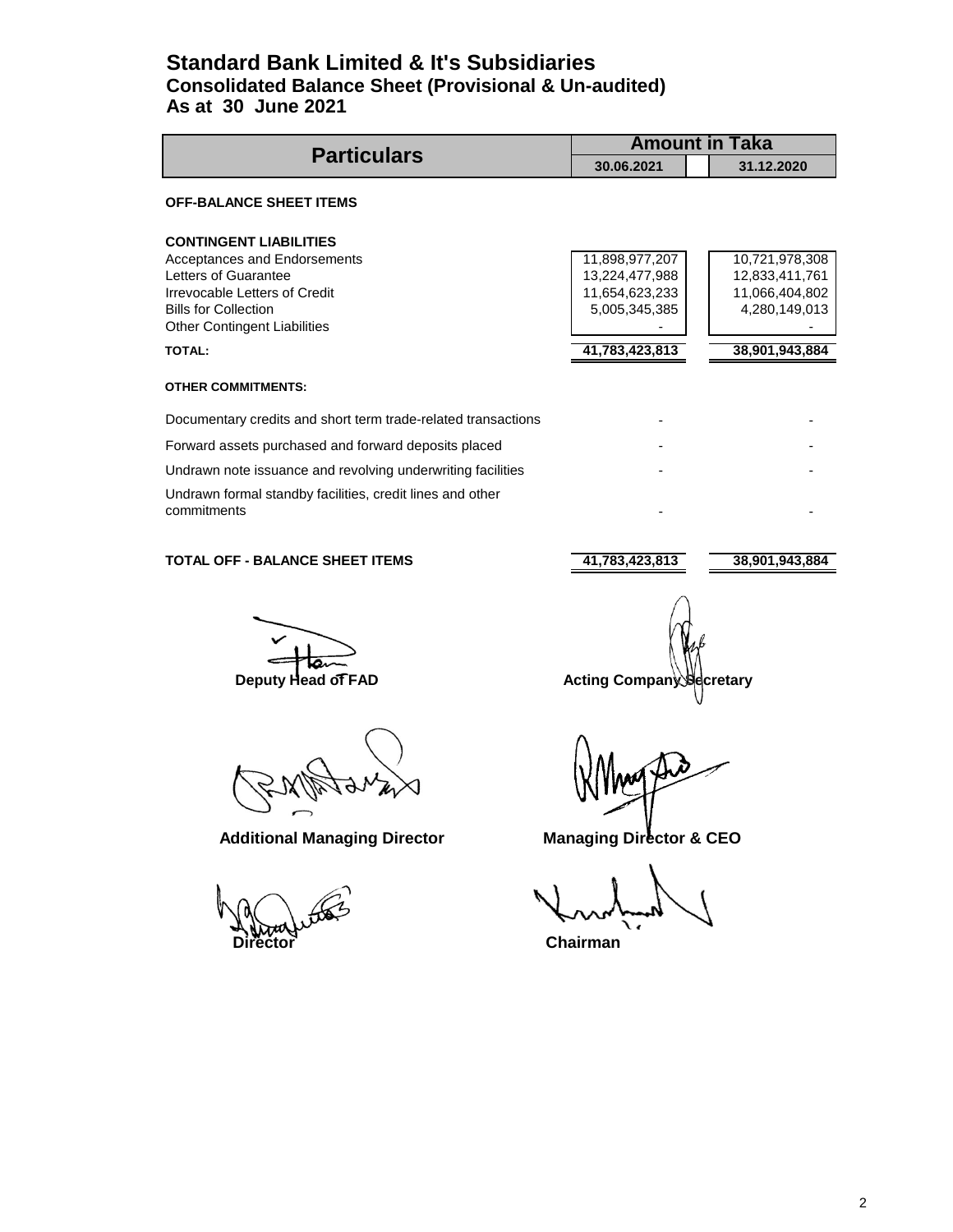### **Standard Bank Limited & It's Subsidiaries Consolidated Profit and Loss Account (Provisional & Un-audited) for the 2nd Quarter ended on 30 June 2021**

|                                                                                                                         | <b>Amount in Taka</b>         |                                |                             |                              |  |
|-------------------------------------------------------------------------------------------------------------------------|-------------------------------|--------------------------------|-----------------------------|------------------------------|--|
| <b>Particulars</b>                                                                                                      | January 2021 to<br>June, 2021 | January 2020 to<br>June, 2020  | April 2021 to<br>June, 2021 | April 2020 to<br>June, 2020  |  |
| Profit on Investment                                                                                                    | 6,221,843,264                 | 7,829,902,844                  | 3,036,783,732               | 3,185,446,184                |  |
| Profit paid on Deposits & Borrowings etc.                                                                               | 4,035,877,765                 | 6,196,094,266                  | 1,929,087,916               | 2,920,686,259                |  |
| Net Interest / Profit on Investments                                                                                    | 2,185,965,499                 | 1,633,808,578                  | 1,107,695,816               | 264,759,925                  |  |
| Income from investments in shares & securities                                                                          | 110,158,785                   | 801,939,202                    | 57,389,785                  | 432,523,253                  |  |
| Commission, Exchange Earnings & Brokerage                                                                               | 485,300,509                   | 450,975,814                    | 238,605,965                 | 161,347,271                  |  |
| Other Operating Income                                                                                                  | 168,315,388                   | 125,050,133                    | 102,102,299                 | 68,144,437                   |  |
|                                                                                                                         | 763,774,682                   | 1,377,965,149                  | 398,098,050                 | 662,014,961                  |  |
| <b>TOTAL OPERATING INCOME (A)</b>                                                                                       | 2,949,740,181                 | 3,011,773,727                  | 1,505,793,866               | 926,774,886                  |  |
| Salary & Allowances                                                                                                     | 1,442,484,610                 | 1,471,593,915                  | 721,206,900                 | 741,077,706                  |  |
| Rent, Taxes, Insurance, Electricity etc.                                                                                | 311,801,546                   | 343,881,280                    | 159,284,411                 | 182,754,259                  |  |
| <b>Legal Expenses</b>                                                                                                   | 11,972,646                    | 6,263,900                      | 6,730,217                   | 3,209,670                    |  |
| Postage, Stamp, Telecommunication etc.                                                                                  | 8,608,408                     | 13,597,108                     | 4,169,769                   | 8,001,669                    |  |
| Stationery, Printing, Advertisement etc.                                                                                | 29,128,900                    | 54,921,809                     | 15,228,521                  | 15,711,991                   |  |
| Managing Director's salary & fees                                                                                       | 7,200,000                     | 6,749,194                      | 3,975,000                   | 4,050,000                    |  |
| Directors' Fee & Other benefits                                                                                         | 703,955                       | 2,270,404                      | 703,955                     | 1,302,568                    |  |
| <b>Audit Fees</b>                                                                                                       | 239,555                       | 30,000                         | 116,360                     |                              |  |
| Charges on loan losses                                                                                                  | 10,000,000                    | 50,000,000                     | 10,000,000                  | 30,000,000                   |  |
| Depreciation and Repair of Bank's Assets                                                                                | 180,929,808                   | 172,271,432                    | 94,748,707                  | 84,613,788                   |  |
| <b>Other Expenses</b>                                                                                                   | 191,546,200                   | 337,903,011                    | 109,549,194                 | 215,908,500                  |  |
| <b>TOTAL OPERATING EXPENSES (B)</b>                                                                                     | 2,194,615,628                 | 2,459,482,052                  | 1,125,713,034               | 1,286,630,150                |  |
| Profit / (Loss) Before Provision (C) = $(A - B)$<br><b>Provision for Loans/ investments</b>                             | 755,124,554                   | 552,291,676                    | 380,080,832                 | (359, 855, 265)              |  |
| Specific Provision                                                                                                      | 259,882,915                   | 271,037,184                    | 230,033,865                 | 85,531,444                   |  |
| <b>General Provision</b>                                                                                                | 16,329,350                    | 50,854,050                     | 6,164,302                   | 38,984,610                   |  |
| Special General Provision-COVID-19                                                                                      |                               |                                |                             |                              |  |
| Provision for Start-up Fund                                                                                             |                               |                                |                             |                              |  |
| Provision for Off-Balance Sheet items                                                                                   | 21,562,836                    | (64, 259, 154)                 | 13,004,314                  | (64, 259, 154)               |  |
| Provision for diminution in value of investments                                                                        | 14,228,829                    | 6,605,631                      |                             | 1,503,177                    |  |
| Provision for impairment of client margin loan                                                                          | 28,406,647                    | 8,919,468                      | 16,849,137                  | 2,122,110                    |  |
| <b>Other Provision</b>                                                                                                  |                               |                                |                             |                              |  |
| Total Provision (D)                                                                                                     | 340,410,575                   | 273, 157, 179                  | 266,051,619                 | 63,882,187                   |  |
| Total Profit / (Loss) before Taxes (E)=( C - D)                                                                         | 414,713,979                   | 279,134,496                    | 114,029,213                 | (423,737,451)                |  |
| <b>Provision for Taxation</b>                                                                                           | 181,636,562                   | 221,948,468                    | 51,610,740                  | (115,969,715)                |  |
| <b>Current Tax</b><br>Deferred Tax                                                                                      | 192,315,342                   | 220,122,674                    | 63,581,178                  | (116, 304, 851)              |  |
|                                                                                                                         | (10,678,780)                  | 1,825,794                      | (11, 970, 438)              | 335,136                      |  |
| Net Profit / (Loss) after Taxation :                                                                                    | 233,077,417                   | 57,186,028                     | 62,418,472                  | (307, 767, 736)              |  |
| Retained earnings brought forward from previous year<br>Net Profit available for distribution<br><b>Appropriations:</b> | 671.437.412<br>904,514,829    | 1,005,557,845<br>1,062,743,873 | 671.437.412<br>733,855,884  | 1,005,557,845<br>697,790,109 |  |
| <b>Statutory Reserve</b>                                                                                                | 67,515,163                    | 55,765,645                     | 12,836,674                  |                              |  |
| Non-controlling interest                                                                                                | 1,538                         | 760                            | (911)                       |                              |  |
| General reserve                                                                                                         |                               |                                |                             |                              |  |
| Dividend                                                                                                                |                               |                                |                             |                              |  |
| <b>Retained Earnings carried forward</b>                                                                                | 836,998,128                   | 1,006,977,468                  | 721,020,121                 | 697,790,109                  |  |
| <b>Consolidatd Earning per Share (EPS):</b>                                                                             | 0.23                          | 0.06                           | 0.06                        | (0.31)                       |  |
| Bank Earning per Share (EPS):                                                                                           | 0.17                          | 0.07                           | 0.02                        | (0.29)                       |  |
| $\bullet$ $\bullet$                                                                                                     |                               |                                |                             |                              |  |

Additional Managing Director **Managing Director** Managing Director

**Deputy Head of FAD Deputy Head of FAD** 

 **Director Chairman**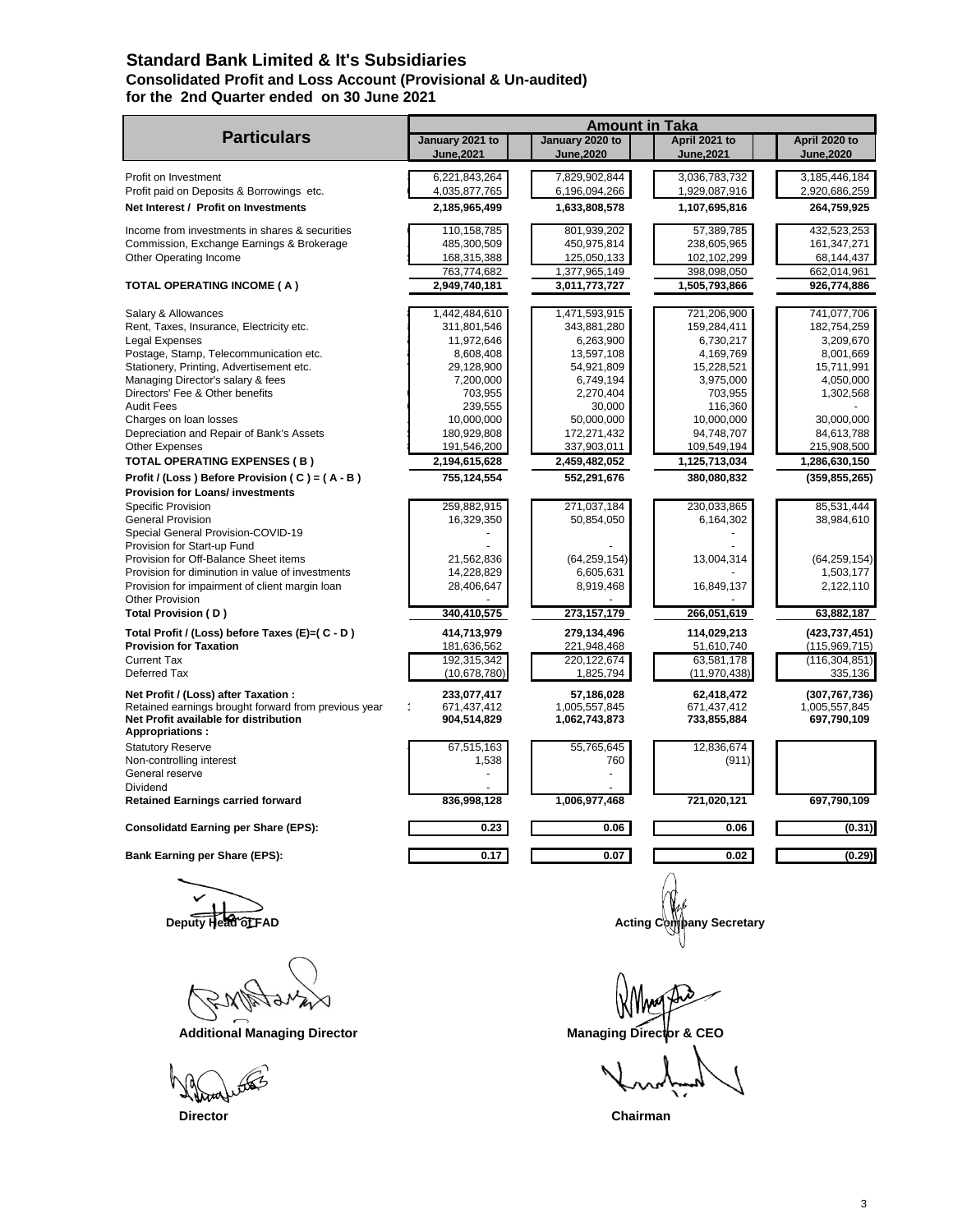### **Standard Bank Limited & It's Subsidiaries**

**Consolidated Cash Flow Statement (Provisional & Un-audited)**

**for the 2nd Quarter ended on 30 June 2021**

|                                                                                       | <b>Amount in Taka</b>              |                                  |
|---------------------------------------------------------------------------------------|------------------------------------|----------------------------------|
| <b>Particulars</b>                                                                    | January 2021 to                    | January 2020 to                  |
|                                                                                       | June, 2021                         | <b>June, 2020</b>                |
|                                                                                       |                                    |                                  |
| A) CASH FLOWS FROM OPERATING ACTIVITIES<br>Profit receipts in Cash                    | 6,326,768,399                      | 8,477,778,748                    |
| Profit payments in Cash                                                               | (4,202,016,964)                    | (7, 215, 993, 873)               |
| Dividend receipts                                                                     | 5,454,371                          | 11,532,838                       |
| Fee and commission receipts in Cash                                                   | 412,013,178                        | 251,144,833                      |
| Recoveries on loans previously written off                                            | 353,931                            | 205,655                          |
| Cash Payments to employees                                                            | (1,449,684,610)                    | (1,478,343,109)                  |
| Cash Payments to suppliers                                                            | (29, 128, 900)                     | (30,666,811)                     |
| Income taxes paid                                                                     | (463, 102, 072)                    | (617, 859, 126)                  |
| Receipts from other operating activities                                              | 171,080,844                        | 237,914,913                      |
| Payments for other operating activities                                               | (520, 364, 657)                    | (741, 792, 314)                  |
| Cash generated from operating activities before changes in                            | 251,373,520                        | (1, 106, 078, 245)               |
| operating assets and liabilities                                                      |                                    |                                  |
| Increase / (Decrease) in operating assets and liabilities                             |                                    |                                  |
| Statutory deposits                                                                    |                                    |                                  |
| Purchase of trading securities                                                        | (943,065,302)                      | 150,923,334                      |
| Loans and advances to other banks                                                     |                                    |                                  |
| Loans and advances to customers<br>Other assets                                       | 1,434,090,628                      | (3,698,976,066)                  |
| Deposits from other banks                                                             | (616, 715, 628)<br>(1,630,000,000) | (566, 904, 262)<br>(820,000,000) |
| Deposits from customers                                                               | (3, 195, 779, 048)                 | 133,663,670                      |
| Other liabilities account of customers                                                |                                    |                                  |
| <b>Trading liabilities</b>                                                            | 1,248,862,908                      | 1,532,113,406                    |
| Other liabilities                                                                     | 715,104,246                        | 829,042,521                      |
|                                                                                       | (2,987,502,196)                    | (2,440,137,396)                  |
| Net cash flows from operating activities (A)                                          | (2,736,128,676)                    | (3,546,215,641)                  |
| B) CASH FLOWS FROM INVESTING ACTIVITIES                                               |                                    |                                  |
| Proceeds from sale of non-trading securities                                          |                                    |                                  |
| Payments for Purchase of securities                                                   |                                    |                                  |
| Purchase of property, plant & equipment                                               | (31, 188, 307)                     | (39, 928, 270)                   |
| Sale of property, plant & equipment                                                   | 178,390                            |                                  |
| Purchase / sale of subsidiary                                                         |                                    |                                  |
| Net cash flow from investing activities (B)                                           | (31,009,917)                       | (39, 928, 270)                   |
| C) CASH FLOWS FROM FINANCING ACTIVITIES                                               |                                    |                                  |
| Received from issue of loan capital and debt security                                 | 1,500,000,000                      |                                  |
| Received for redemption of loan capital and debt security                             |                                    |                                  |
| Receipts from issue of ordinary shares<br>Dividends paid                              |                                    |                                  |
| Net cash flow from financing activities (C)                                           | 1,500,000,000                      |                                  |
|                                                                                       |                                    |                                  |
| D) NET INCREASE/(DECREASE) IN CASH AND CASH EQUIVALENTS (A+B+C)                       | (1, 267, 138, 593)                 | (3,586,143,911)                  |
| E) EFFECTS OF EXCHANGE RATE CHANGES ON CASH AND CASH EQUIVALENTS                      | 73,287,331                         | 176,566,075                      |
| F) CASH AND CASH EQUIVALENTS AT BEGINNING OF THE YEAR                                 | 36,520,437,528                     | 41,460,855,762                   |
| G) CASH AND CASH EQUIVALENTS AT END OF THE QUARTER (D+E+F)                            | 35,326,586,265                     | 38,051,277,926                   |
|                                                                                       |                                    |                                  |
| CASH AND CASH EQUIVALENTS AT END OF THE QUARTER                                       |                                    |                                  |
| Cash in hand (including foreign currencies)                                           | 1,783,977,660                      | 2,143,628,264                    |
| Balance with Bangladesh Bank and its agent bank(s)( including foreign                 | 16,784,411,766                     | 7,432,702,650                    |
| currencies)                                                                           |                                    |                                  |
| Balance with other Banks and financial institutions<br>Money at Call and Short Notice | 1,863,488,639                      | 1,061,077,225<br>62,300,000      |
| Govt. Security/Reverse repo (Less:Revaluation Reserve on Investment)                  | 14,892,110,000                     | 27,347,222,287                   |
| Prize Bonds                                                                           | 2,598,200                          | 4,347,500                        |
|                                                                                       | 35,326,586,266                     | 38,051,277,926                   |
|                                                                                       |                                    |                                  |
| Net Operating Cash Flows (NOCF) per Share                                             | (2.72)                             | (3.53)                           |
|                                                                                       |                                    |                                  |

Wern ◁

Additional Managing Director **Managing Director & CEO** 

**Nitra** 

**Deputy Head of FAD**<br>
Deputy Head of FAD Acting Company Secretary

Yhoo

**Director** Chairman Chairmann Chairmann Chairmann Chairmann Chairmann Chairmann Chairmann Chairmann Chairmann Chairmann Chairmann Chairmann Chairmann Chairmann Chairmann Chairmann Chairmann Chairmann Chairmann Chairmann Ch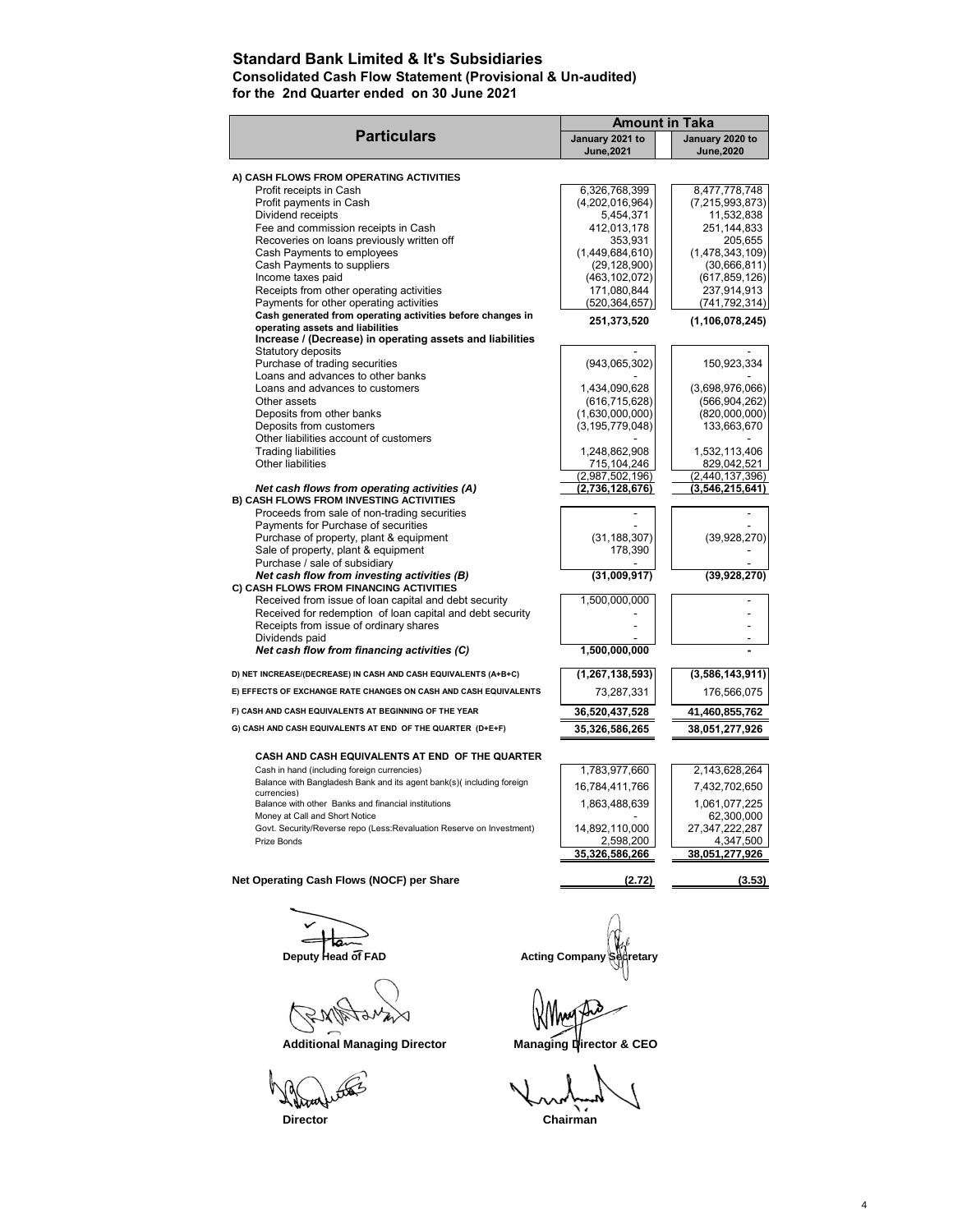### **Standard Bank Limited & It's Subsidiaries**

**Consolidated Statement of Changes in Shareholders' Equity (Provisional & Un-audited) for the 2nd Quarter ended on 30 June 2021**

|                                                                 |                 |                  |                           |                                    | (Amount in Taka)                              |                |
|-----------------------------------------------------------------|-----------------|------------------|---------------------------|------------------------------------|-----------------------------------------------|----------------|
| <b>Particulars</b>                                              | Paid up Capital | <b>Statutory</b> | <b>Non</b><br>Controlling | <b>Revaluation</b><br>gain/loss on | <b>Surplus in Profit</b><br>and Loss Account/ | <b>Total</b>   |
|                                                                 |                 | <b>Reserve</b>   | <b>Interest</b>           | investments                        | <b>Retained earnings</b>                      |                |
| Balance as on 1-1-2021                                          | 10,059,907,880  | 6,029,256,984    | 153,808                   | 1,714,358                          | 674,205,017                                   | 16,765,238,047 |
| Prior years adjustment                                          |                 |                  |                           |                                    |                                               |                |
| Changes in accounting policy                                    |                 |                  |                           |                                    |                                               |                |
| <b>Restated Balance</b>                                         | 10,059,907,880  | 6,029,256,984    | 153,808                   | 1,714,358                          | 674,205,017                                   | 16,765,238,047 |
| Surplus/Deficit on revaluation of properties                    |                 |                  |                           |                                    |                                               |                |
| Adjustment of last year revaluation gain on<br>investments      |                 |                  |                           | (1,714,358)                        |                                               | (1,714,358)    |
| Surplus/Deficit on revaluation of investment                    |                 |                  |                           |                                    |                                               |                |
| Currency translation difference                                 |                 |                  |                           |                                    | (2,766,068)                                   | (2,766,068)    |
| Net gains and losses not recongnised in the<br>income statement |                 |                  |                           |                                    |                                               |                |
| Addition during the period                                      |                 |                  |                           |                                    |                                               |                |
| Adjustment of last year                                         |                 |                  |                           |                                    |                                               |                |
| Net profit for the period                                       |                 |                  |                           |                                    | 233,077,417                                   | 233,077,417    |
| Dividends (Cash & Bonus shares)                                 |                 |                  |                           |                                    |                                               |                |
| Non Controlling Interest                                        |                 |                  | 1,538                     |                                    | (1,538)                                       |                |
| <b>Issue of Right Shares</b>                                    |                 |                  |                           |                                    |                                               |                |
| Appropriation made during the year                              |                 | 67,515,163       |                           |                                    | (67, 515, 163)                                |                |
| <b>Balance as on 30.06.2021</b>                                 | 10,059,907,880  | 6,096,772,147    | 155,346                   |                                    | 836,999,665                                   | 16,993,835,038 |
| <b>Balance as on 30.06.2020</b>                                 | 9,580,864,650   | 5,633,832,372    | 152,122                   | 133,870,942                        | 1,006,978,228                                 | 16,355,698,313 |

Additional Managing Director **Managing Director** Managing Director

**Deputy Head of FAD Deputy Head of FAD Acting Company Secretary** 

 **Director Chairman**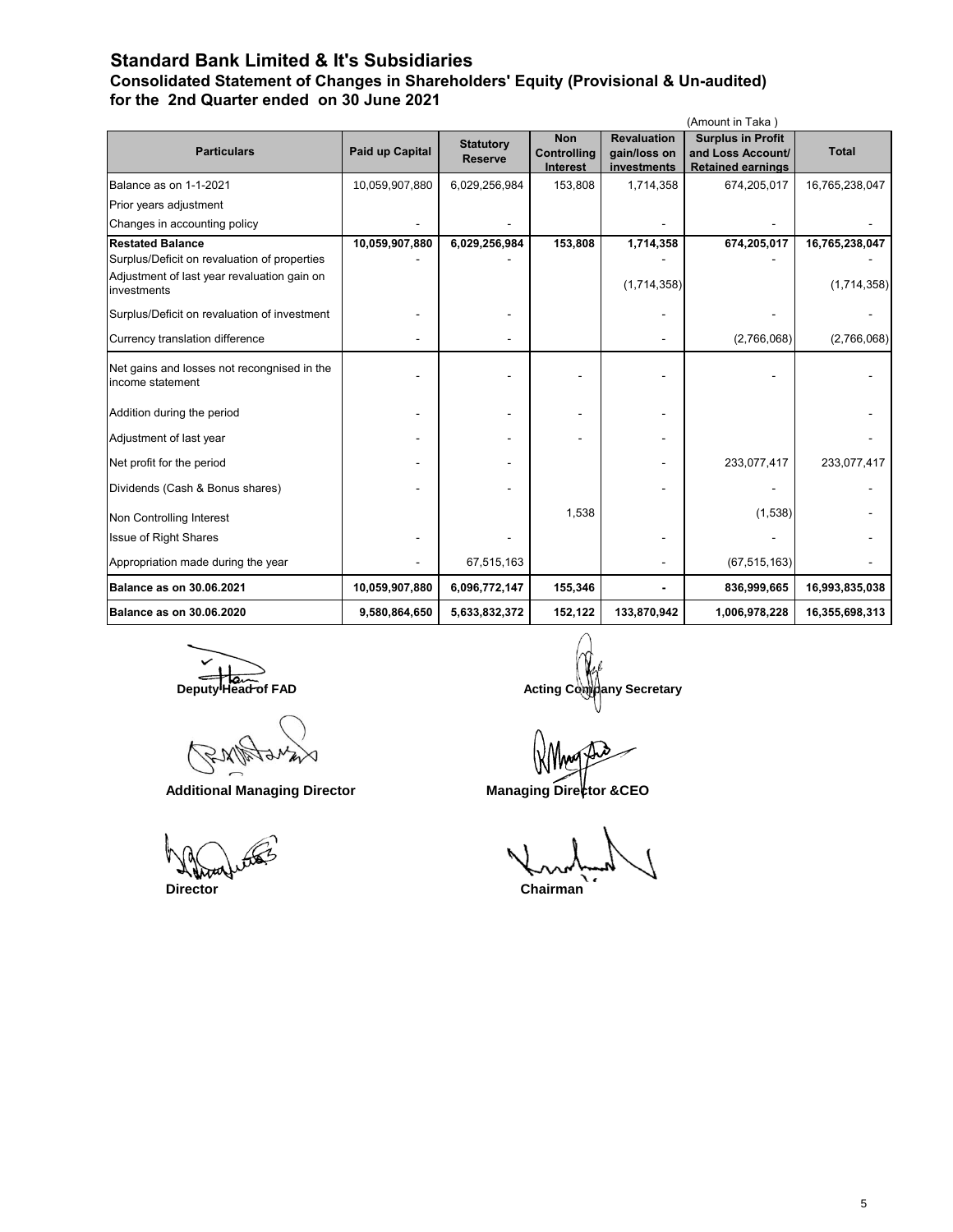## **Standard Bank Limited Balance Sheet-Solo Basis ( Provisional & Un-audited ) As at 30 June 2021**

|                                                                                          | <b>Amount in Taka</b>            |                                  |  |
|------------------------------------------------------------------------------------------|----------------------------------|----------------------------------|--|
| <b>Particulars</b>                                                                       | 30.06.2021                       | 31.12.2020                       |  |
| <b>PROPERTY &amp; ASSETS</b>                                                             |                                  |                                  |  |
| CASH                                                                                     | 18,339,778,481                   | 30,686,757,899                   |  |
| Cash in Hand (including foreign currencies)                                              | 1,555,366,714                    | 1,597,834,977                    |  |
| Balance with Bangladesh Bank & its agent Bank (including Foreign<br>Currencies)          | 16,784,411,766                   | 29,088,922,922                   |  |
| <b>BANKS</b><br><b>AND</b><br><b>BALANCE WITH OTHER</b><br><b>FINANCIAL INSTITUTIONS</b> | 1,670,128,833                    | 1,929,591,527                    |  |
| In Bangladesh<br>Outside Bangladesh                                                      | 100,821,255<br>1,569,307,578     | 196,958,955<br>1,732,632,572     |  |
| MONEY AT CALL AND ON SHORT NOTICE                                                        |                                  | 5,000,000                        |  |
| <b>INVESTMENTS IN SHARES &amp; SECURITIES</b>                                            | 21,929,430,198                   | 9,609,749,434                    |  |
| Government<br>Others                                                                     | 14,894,708,200<br>7,034,721,998  | 3,559,474,650<br>6,050,274,784   |  |
| <b>INVESTMENTS</b>                                                                       | 157,814,535,336                  | 159,450,205,397                  |  |
| General investments etc.<br><b>Bills Purchased and Discounted</b>                        | 155,704,988,326<br>2,109,547,010 | 157,421,223,814<br>2,028,981,583 |  |
| FIXED ASSETS INCLUDING PREMISES, FURNITURE & FIXTURES                                    | 3,884,920,388                    | 3,845,140,563                    |  |
| <b>OTHER ASSETS</b>                                                                      | 13,205,056,631                   | 12,158,942,503                   |  |
| <b>NON-BANKING ASSETS</b>                                                                |                                  |                                  |  |
| <b>TOTAL ASSETS</b>                                                                      | 216,843,849,868                  | 217,685,387,323                  |  |
| <b>LIABILITIES &amp; CAPITAL</b>                                                         |                                  |                                  |  |
| <b>LIABILITIES</b>                                                                       |                                  |                                  |  |
| Borrowings from other banks, financial Institutions and agents                           | 14,754,950,324                   | 12,006,087,417                   |  |
| <b>DEPOSITS AND OTHER ACCOUNTS</b>                                                       | 164,632,424,850                  | 169,603,542,780                  |  |
| Al-Wadeeah Deposits & Other Deposits                                                     | 19,927,197,003                   | 21,032,047,241                   |  |
| <b>Bills Payable</b><br>Mudaraba Savings Deposits                                        | 4,333,729,030<br>18,265,040,102  | 2,648,739,561<br>16,261,413,034  |  |
| Mudaraba Short Term Deposits                                                             | 15,640,295,665                   | 10,559,249,429                   |  |
| Mudaraba Term Deposits                                                                   | 92,492,648,240                   | 105,474,904,687                  |  |
| Mudaraba Deposit Schemes                                                                 | 13,973,514,809                   | 13,627,188,827                   |  |
| <b>OTHER LIABILITES</b>                                                                  | 20,493,111,146                   | 19,304,286,620                   |  |
| <b>TOTAL LIABILITIES</b>                                                                 | 199,880,486,320                  | 200,913,916,817                  |  |
| <b>CAPITAL / SHAREHOLDERS' EQUITY</b>                                                    |                                  |                                  |  |
| Paid-up Capital                                                                          | 10,059,907,880                   | 10,059,907,880                   |  |
| <b>Statutory Reserve</b><br>General Reserve                                              | 6,096,772,147                    | 6,029,256,984                    |  |
| Revaluation Reserve on Investment                                                        |                                  | 1,714,358                        |  |
| Surplus in Profit and Loss Account/ Retained earnings                                    | 806,683,522                      | 680,591,284                      |  |
| <b>TOTAL SHAREHOLDERS' EQUITY</b>                                                        | 16,963,363,549                   | 16,771,470,506                   |  |
| TOTAL LIABILITIES & SHAREHOLDERS' EQUITY                                                 | 216,843,849,869                  | 217,685,387,322                  |  |
| Net Asset Value (NAV) per share                                                          | 16.86                            | 16.67                            |  |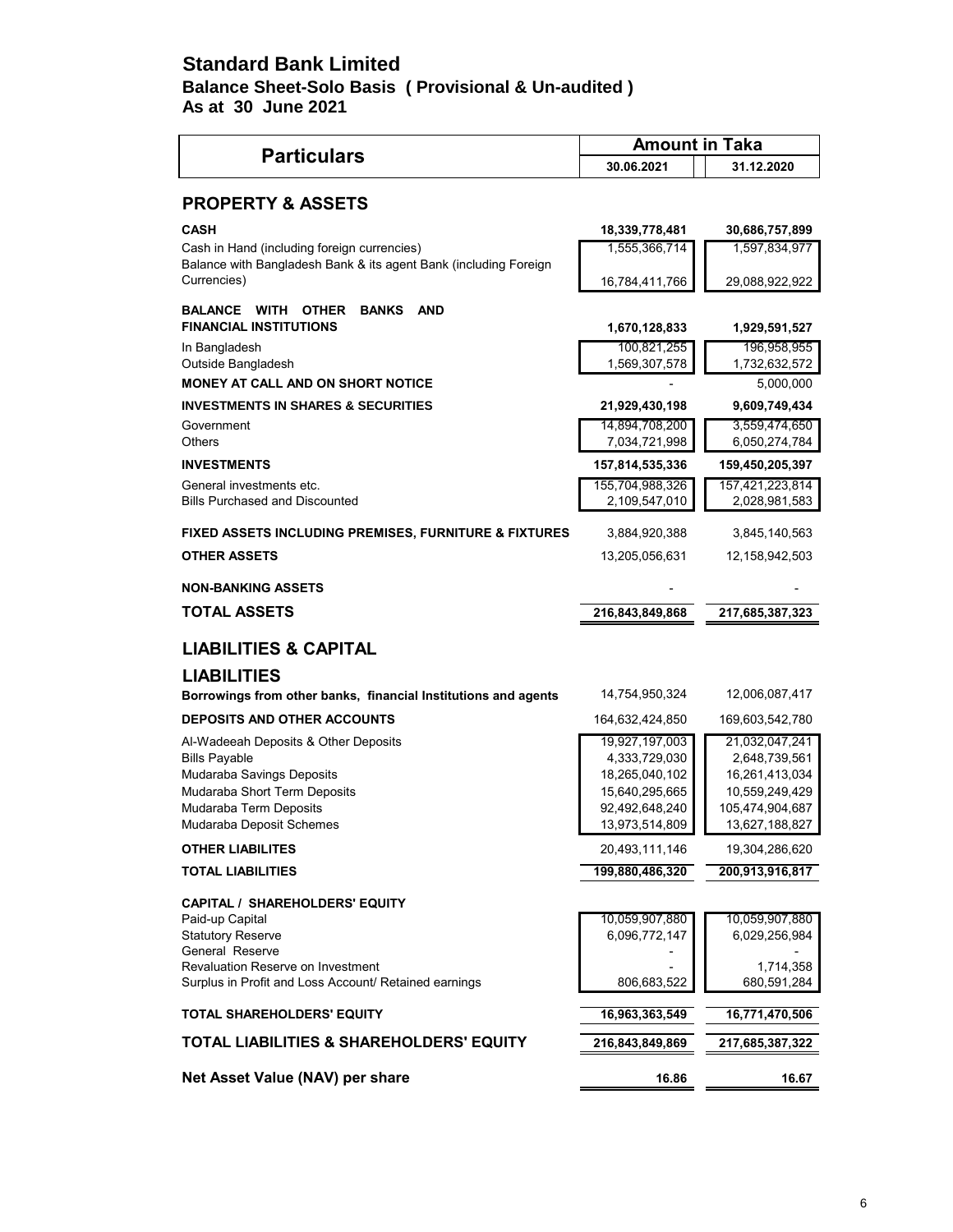### **Standard Bank Limited As at 30 June 2021 Balance Sheet-Solo Basis ( Provisional & Un-audited )**

| <b>Particulars</b>                                                       |                | <b>Amount in Taka</b> |
|--------------------------------------------------------------------------|----------------|-----------------------|
|                                                                          | 30.06.2021     | 31.12.2020            |
| <b>OFF-BALANCE SHEET ITEMS</b>                                           |                |                       |
| <b>CONTINGENT LIABILITIES</b>                                            |                |                       |
| Acceptances and Endorsements                                             | 11,898,977,207 | 10,721,978,308        |
| Letters of Guarantee                                                     | 13,224,477,988 | 12,833,411,761        |
| Irrevocable Letters of Credit                                            | 11,654,623,233 | 11,066,404,802        |
| <b>Bills for Collection</b>                                              | 5,005,345,385  | 4,280,149,013         |
| <b>Other Contingent Liabilities</b>                                      |                |                       |
| <b>TOTAL:</b>                                                            | 41,783,423,813 | 38,901,943,884        |
| <b>OTHER COMMITMENTS:</b>                                                |                |                       |
| Documentary credits and short term trade-related transactions            |                |                       |
| Forward assets purchased and forward deposits placed                     |                |                       |
| Undrawn note issuance and revolving underwriting facilities              |                |                       |
| Undrawn formal standby facilities, credit lines and other<br>commitments |                |                       |

### **TOTAL OFF - BALANCE SHEET ITEMS** 41,783,423,813 38,901,943,884

 **Additional Managing Director Managing Director & CEO**

**Director** Chairman<sup>n</sup>

**Deputy Head of FAD** Acting Company Secretary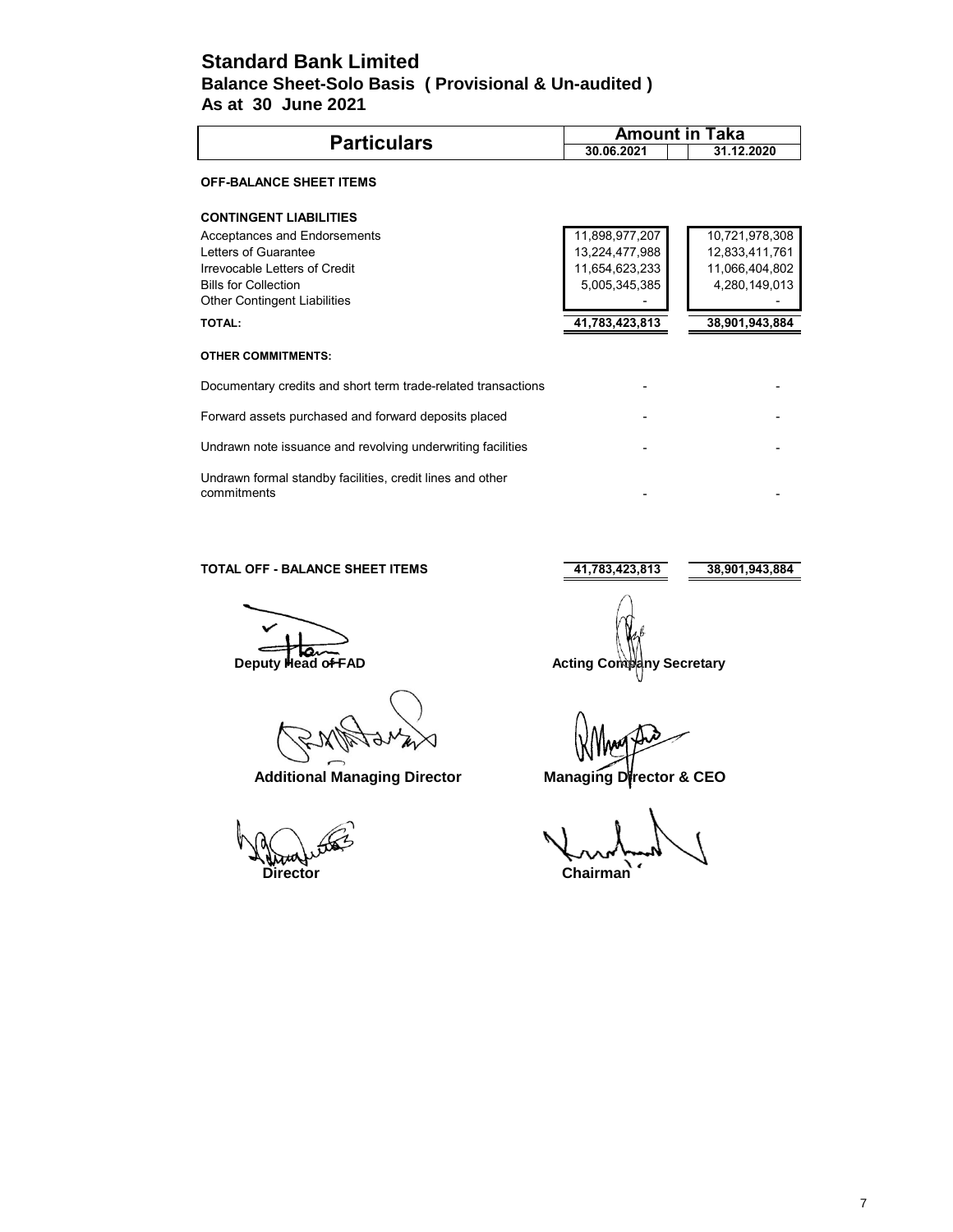# **Standard Bank Limited**

### **Profit and Loss Account-Solo Basis (Un-audited & Provisional) for the 2nd Quarter ended on 30 June 2021**

|                                                                 | <b>Amount in Taka</b>         |  |                               |                             |                             |
|-----------------------------------------------------------------|-------------------------------|--|-------------------------------|-----------------------------|-----------------------------|
| <b>Particulars</b>                                              | January 2021 to<br>June, 2021 |  | January 2020 to<br>June, 2020 | April 2021 to<br>June, 2021 | April 2020 to<br>June, 2020 |
|                                                                 |                               |  |                               |                             |                             |
| Profit on Investment                                            | 6,208,187,305                 |  | 7,835,850,991                 | 3,027,000,889               | 3,192,446,002               |
| Profit paid on Deposits & Borrowings etc.                       | 4,035,877,765                 |  | 6,194,911,916                 | 1,929,087,916               | 2,920,123,705               |
| Net Interest / Net Profit on Investments                        | 2,172,309,540                 |  | 1,640,939,074                 | 1,097,912,973               | 272,322,297                 |
| Income from investments in shares & securities                  | 61,441,600                    |  | 760,930,473                   | 31,674,600                  | 412,659,347                 |
| Commission, Exchange Earnings & Brokerage                       | 330,764,850                   |  | 394, 161, 172                 | 153,480,073                 | 145, 138, 172               |
| Other Operating Income                                          | 162,553,492                   |  | 120,748,559                   | 100,883,457                 | 66,040,089                  |
|                                                                 | 554,759,942                   |  | 1,275,840,204                 | 286,038,130                 | 623,837,608                 |
| TOTAL OPERATING INCOME (A)                                      | 2,727,069,482                 |  | 2,916,779,278                 | 1,383,951,103               | 896,159,905                 |
| Salary & Allowances                                             | 1,407,350,265                 |  | 1,434,729,062                 | 705,634,634                 | 719,378,172                 |
| Rent, Taxes, Insurance, Electricity etc.                        | 286,767,355                   |  | 322,000,783                   | 146,707,805                 | 171,055,993                 |
| Legal Expenses                                                  | 9,767,582                     |  | 3,742,279                     | 6,008,759                   | 1,138,362                   |
| Postage, Stamp, Telecommunication etc.                          | 7,447,069                     |  | 12,353,287                    | 3,550,418                   | 7,507,749                   |
| Stationery, Printing, Advertisement etc.                        | 26,792,414                    |  | 53,780,558                    | 13,753,651                  | 15,778,918                  |
| Managing Director's salary & fees                               | 7,200,000                     |  | 6,749,194                     | 3,975,000                   | 4,050,000                   |
| Directors' Fee & Other benefits                                 | 463,618                       |  | 1,641,242                     | 463,618                     | 884,170                     |
| <b>Audit Fees</b>                                               |                               |  | 7,000                         |                             |                             |
| Charges on loan losses                                          | 10,000,000                    |  | 50,000,000                    | 10,000,000                  | 30,000,000                  |
| Depreciation and Repair of Bank's Assets                        | 177,228,230                   |  | 169,270,439                   | 93,021,975                  | 83,143,635                  |
| <b>Other Expenses</b>                                           | 158,702,031                   |  | 326,045,127                   | 87,449,392                  | 218,283,976                 |
| <b>TOTAL OPERATING EXPENSES (B)</b>                             | 2,091,718,564                 |  | 2,380,318,970                 | 1,070,565,252               | 1,251,220,976               |
| Profit / (Loss) Before Provision (C) = (A-B)                    | 635,350,917                   |  | 536,460,307                   | 313,385,850                 | (355,061,071)               |
| <b>Provision for Loans / Investments</b>                        |                               |  |                               |                             |                             |
| Specific Provision                                              | 259,882,915                   |  | 271,037,184                   | 230,033,865                 | 85,531,444                  |
| <b>General Provision</b>                                        | 16,329,350                    |  | 50,854,050                    | 6,164,302                   | 38,984,610                  |
| Special General Provision-COVID-19                              |                               |  |                               |                             |                             |
| Provision for Start-up Fund                                     |                               |  |                               |                             |                             |
| Provision for Off-Balance Sheet items                           | 21,562,836                    |  | (64, 259, 154)                | 13,004,314                  | (64, 259, 154)              |
| Provision for diminution in value of investments                |                               |  |                               |                             |                             |
| <b>Other Provision</b>                                          |                               |  |                               |                             |                             |
| Total Provision (D)                                             | 297,775,100                   |  | 257,632,080                   | 249,202,482                 | 60,256,900                  |
| Total Profit / (Loss) before Taxes (E)=( C - D)                 | 337,575,817                   |  | 278,828,227                   | 64, 183, 369                | (415, 317, 971)             |
| <b>Provision for Taxation</b>                                   | 167,968,417                   |  | 211,596,223                   | 44,616,573                  | (121, 318, 711)             |
| <b>Current Tax</b>                                              | 178,647,196                   |  | 209,770,430                   | 56,587,011                  | (121, 653, 846)             |
| Deferred Tax                                                    | (10,678,780)                  |  | 1,825,794                     | (11, 970, 438)              | 335,136                     |
| Net Profit / (Loss) after Taxation :                            | 169,607,401                   |  | 67,232,004                    | 19,566,795                  | (293,999,260)               |
| Retained earnings brought forward                               | 704,591,284                   |  | 1,047,865,181                 | 704,591,284                 | 1,047,865,181               |
| Net Profit available for distribution<br><b>Appropriations:</b> | 874,198,685                   |  | 1,115,097,185                 | 724,158,080                 | 753,865,921                 |
| <b>Statutory Reserve</b>                                        | 67,515,163                    |  | 55,765,645                    | 12,836,674                  |                             |
| General reserve                                                 |                               |  |                               |                             |                             |
| Dividend                                                        |                               |  |                               |                             |                             |
| <b>Retained Earnings carried forward</b>                        | 806,683,522                   |  | 1,059,331,539                 | 711,321,406                 | 753,865,921                 |
| <b>Earning Per Share (EPS):</b>                                 | 0.17                          |  | 0.07                          | 0.02                        | (0.29)                      |
|                                                                 |                               |  |                               |                             |                             |
|                                                                 |                               |  |                               |                             |                             |

◁ 9

Additional Managing Director **Managing Director Managing Director & CEO** 

iato

**Deputy Head of FAD Acting Company Secretary** 

**Director** Chairman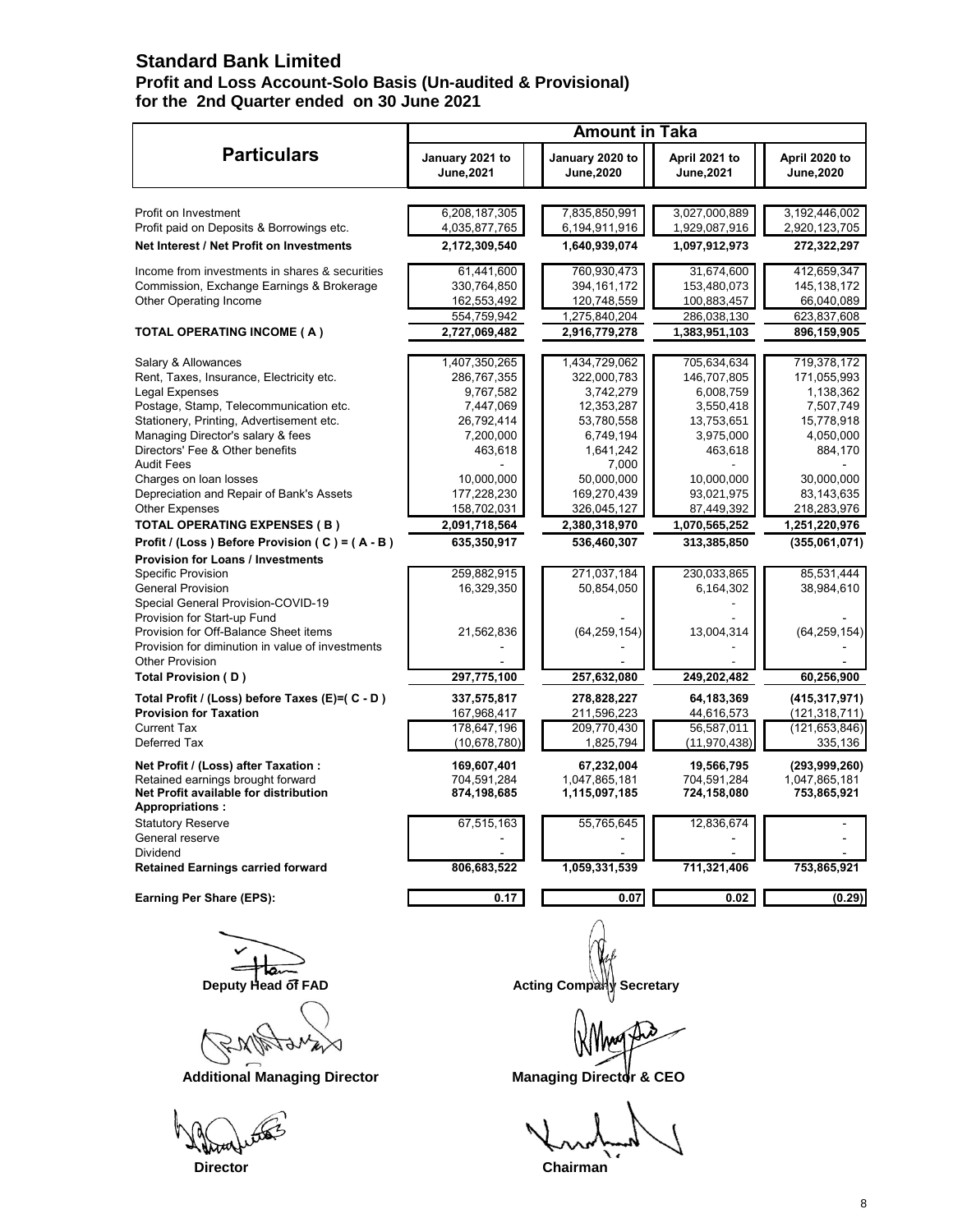### **Standard Bank Limited**

#### **Cash Flow Statement (Provisional & Un-audited) for the 2nd Quarter ended on 30 June 2021**

| January 2021 to<br>January 2020 to<br>June, 2021<br>June, 2020<br>A) CASH FLOW FROM OPERATING ACTIVITIES<br>8,442,718,166<br>6,264,395,254<br>Profit receipts in Cash<br>(4,202,016,964)<br>(7, 214, 811, 523)<br>Profit payments in Cash<br>Dividend receipts<br>11,532,838<br>5,454,371<br>Fee and commission receipts in Cash<br>194,330,191<br>257,477,519<br>Recoveries on loans previously written off<br>353,931<br>205,655<br>Cash Payments to employees<br>(1,414,550,265)<br>(1,441,478,256)<br>Cash Payments to suppliers<br>(26, 792, 414)<br>(29, 525, 560)<br>Income taxes paid<br>(434, 335, 264)<br>(613, 973, 516)<br>165,318,948<br>Receipts from other operating activities<br>233,613,339<br>Payments for other operating activities<br>(564, 316, 045)<br>(700,123,248)<br>Cash generated from operating activities before changes in<br>50,989,072<br>(1, 117, 511, 914)<br>operating assets and liabilities<br>Increase / (Decrease) in operating assets and liabilities<br>Statutory deposits<br>Purchase of trading securities<br>(984, 447, 214)<br>52,709,847<br>Loans and advances to other banks<br>Loans and advances to customers<br>1,635,670,061<br>(3,632,637,646)<br>Other assets<br>(594, 521, 304)<br>(479.819.636)<br>(820,000,000)<br>Deposits from other banks<br>(1,630,000,000)<br>Deposits from customers<br>(3, 174, 978, 731)<br>130,991,988<br>Other liabilities account of customers<br><b>Trading liabilities</b><br>1,248,862,908<br>1,546,254,897<br>Other liabilities<br>641,128,954<br>692,806,889<br>(2,858,285,327)<br>(2,509,693,661)<br>(2,807,296,255)<br>(3,627,205,575)<br>Net cash flow from operating activities (A)<br><b>B) CASH FLOW FROM INVESTING ACTIVITIES</b><br>Proceeds from sale of non-trading securities<br>Payments for Purchase of securities<br>Purchase of property, plant & equipment<br>(39, 779, 826)<br>(42,007,968)<br>Sale of property, plant & equipment<br>178,390<br>Purchase / sale of subsidiary<br>Net cash flow from investing activities (B)<br>(39,601,436)<br>(42,007,968)<br>C) CASH FLOW FROM FINANCING ACTIVITIES<br>1,500,000,000<br>Received from issue of loan capital and debt security<br>Payments for redemption of loan capital and debt security<br>Receipts from issue of ordinary shares<br>Dividends paid<br>Net Cash flow from financing activities (C)<br>1,500,000,000<br>D) NET INCREASE/(DECREASE) IN CASH AND CASH EQUIVALENTS (A+B+C)<br>(1,346,897,691)<br>(3,669,213,543)<br>E) EFFECTS OF EXCHANGE RATE CHANGES ON CASH AND CASH EQUIVALENTS<br>73,287,331<br>176,566,075<br>F) CASH AND CASH EQUIVALENTS AT BEGINNING OF THE YEAR<br>36,180,824,075<br>41,339,891,146<br>37,847,243,678<br>G) CASH AND CASH EQUIVALENTS AT END OF THE YEAR (D+E+F)<br>34,907,213,714<br>CASH AND CASH EQUIVALENTS AT END OF THE YEAR<br>1,555,366,714<br>1,946,624,626<br>Cash in hand (including foreign currencies)<br>Balance with Bangladesh Bank and its agent bank(s)(including foreign<br>16,784,411,766<br>7,432,702,650<br>currencies)<br>1,670,128,833<br>920,175,674<br>Balance with other Banks and financial institutions<br>62,300,000<br>Money at Call and Short Notice<br>27,481,093,228<br>Govt. Security/Reverse repo (Less:Revaluation Reserve on Investment)<br>14,894,708,200<br>4,347,500<br>Prize Bonds<br>2,598,200<br>34,907,213,714<br>37,847,243,678<br>Net Operating Cash Flows (NOCF) per Share<br>(3.61)<br>(2.79)<br>Head of FAD<br><b>Acting Company</b><br>Deput√<br>Secretary |                    | <b>Amount in Taka</b> |
|------------------------------------------------------------------------------------------------------------------------------------------------------------------------------------------------------------------------------------------------------------------------------------------------------------------------------------------------------------------------------------------------------------------------------------------------------------------------------------------------------------------------------------------------------------------------------------------------------------------------------------------------------------------------------------------------------------------------------------------------------------------------------------------------------------------------------------------------------------------------------------------------------------------------------------------------------------------------------------------------------------------------------------------------------------------------------------------------------------------------------------------------------------------------------------------------------------------------------------------------------------------------------------------------------------------------------------------------------------------------------------------------------------------------------------------------------------------------------------------------------------------------------------------------------------------------------------------------------------------------------------------------------------------------------------------------------------------------------------------------------------------------------------------------------------------------------------------------------------------------------------------------------------------------------------------------------------------------------------------------------------------------------------------------------------------------------------------------------------------------------------------------------------------------------------------------------------------------------------------------------------------------------------------------------------------------------------------------------------------------------------------------------------------------------------------------------------------------------------------------------------------------------------------------------------------------------------------------------------------------------------------------------------------------------------------------------------------------------------------------------------------------------------------------------------------------------------------------------------------------------------------------------------------------------------------------------------------------------------------------------------------------------------------------------------------------------------------------------------------------------------------------------------------------------------------------------------------------------------------------------------------------------------------------------------------------------------------------------------------------------------------------------------------------------------------------------------------------------------------------------------------------|--------------------|-----------------------|
|                                                                                                                                                                                                                                                                                                                                                                                                                                                                                                                                                                                                                                                                                                                                                                                                                                                                                                                                                                                                                                                                                                                                                                                                                                                                                                                                                                                                                                                                                                                                                                                                                                                                                                                                                                                                                                                                                                                                                                                                                                                                                                                                                                                                                                                                                                                                                                                                                                                                                                                                                                                                                                                                                                                                                                                                                                                                                                                                                                                                                                                                                                                                                                                                                                                                                                                                                                                                                                                                                                                        | <b>Particulars</b> |                       |
|                                                                                                                                                                                                                                                                                                                                                                                                                                                                                                                                                                                                                                                                                                                                                                                                                                                                                                                                                                                                                                                                                                                                                                                                                                                                                                                                                                                                                                                                                                                                                                                                                                                                                                                                                                                                                                                                                                                                                                                                                                                                                                                                                                                                                                                                                                                                                                                                                                                                                                                                                                                                                                                                                                                                                                                                                                                                                                                                                                                                                                                                                                                                                                                                                                                                                                                                                                                                                                                                                                                        |                    |                       |
|                                                                                                                                                                                                                                                                                                                                                                                                                                                                                                                                                                                                                                                                                                                                                                                                                                                                                                                                                                                                                                                                                                                                                                                                                                                                                                                                                                                                                                                                                                                                                                                                                                                                                                                                                                                                                                                                                                                                                                                                                                                                                                                                                                                                                                                                                                                                                                                                                                                                                                                                                                                                                                                                                                                                                                                                                                                                                                                                                                                                                                                                                                                                                                                                                                                                                                                                                                                                                                                                                                                        |                    |                       |
|                                                                                                                                                                                                                                                                                                                                                                                                                                                                                                                                                                                                                                                                                                                                                                                                                                                                                                                                                                                                                                                                                                                                                                                                                                                                                                                                                                                                                                                                                                                                                                                                                                                                                                                                                                                                                                                                                                                                                                                                                                                                                                                                                                                                                                                                                                                                                                                                                                                                                                                                                                                                                                                                                                                                                                                                                                                                                                                                                                                                                                                                                                                                                                                                                                                                                                                                                                                                                                                                                                                        |                    |                       |
|                                                                                                                                                                                                                                                                                                                                                                                                                                                                                                                                                                                                                                                                                                                                                                                                                                                                                                                                                                                                                                                                                                                                                                                                                                                                                                                                                                                                                                                                                                                                                                                                                                                                                                                                                                                                                                                                                                                                                                                                                                                                                                                                                                                                                                                                                                                                                                                                                                                                                                                                                                                                                                                                                                                                                                                                                                                                                                                                                                                                                                                                                                                                                                                                                                                                                                                                                                                                                                                                                                                        |                    |                       |
|                                                                                                                                                                                                                                                                                                                                                                                                                                                                                                                                                                                                                                                                                                                                                                                                                                                                                                                                                                                                                                                                                                                                                                                                                                                                                                                                                                                                                                                                                                                                                                                                                                                                                                                                                                                                                                                                                                                                                                                                                                                                                                                                                                                                                                                                                                                                                                                                                                                                                                                                                                                                                                                                                                                                                                                                                                                                                                                                                                                                                                                                                                                                                                                                                                                                                                                                                                                                                                                                                                                        |                    |                       |
|                                                                                                                                                                                                                                                                                                                                                                                                                                                                                                                                                                                                                                                                                                                                                                                                                                                                                                                                                                                                                                                                                                                                                                                                                                                                                                                                                                                                                                                                                                                                                                                                                                                                                                                                                                                                                                                                                                                                                                                                                                                                                                                                                                                                                                                                                                                                                                                                                                                                                                                                                                                                                                                                                                                                                                                                                                                                                                                                                                                                                                                                                                                                                                                                                                                                                                                                                                                                                                                                                                                        |                    |                       |
|                                                                                                                                                                                                                                                                                                                                                                                                                                                                                                                                                                                                                                                                                                                                                                                                                                                                                                                                                                                                                                                                                                                                                                                                                                                                                                                                                                                                                                                                                                                                                                                                                                                                                                                                                                                                                                                                                                                                                                                                                                                                                                                                                                                                                                                                                                                                                                                                                                                                                                                                                                                                                                                                                                                                                                                                                                                                                                                                                                                                                                                                                                                                                                                                                                                                                                                                                                                                                                                                                                                        |                    |                       |
|                                                                                                                                                                                                                                                                                                                                                                                                                                                                                                                                                                                                                                                                                                                                                                                                                                                                                                                                                                                                                                                                                                                                                                                                                                                                                                                                                                                                                                                                                                                                                                                                                                                                                                                                                                                                                                                                                                                                                                                                                                                                                                                                                                                                                                                                                                                                                                                                                                                                                                                                                                                                                                                                                                                                                                                                                                                                                                                                                                                                                                                                                                                                                                                                                                                                                                                                                                                                                                                                                                                        |                    |                       |
|                                                                                                                                                                                                                                                                                                                                                                                                                                                                                                                                                                                                                                                                                                                                                                                                                                                                                                                                                                                                                                                                                                                                                                                                                                                                                                                                                                                                                                                                                                                                                                                                                                                                                                                                                                                                                                                                                                                                                                                                                                                                                                                                                                                                                                                                                                                                                                                                                                                                                                                                                                                                                                                                                                                                                                                                                                                                                                                                                                                                                                                                                                                                                                                                                                                                                                                                                                                                                                                                                                                        |                    |                       |
|                                                                                                                                                                                                                                                                                                                                                                                                                                                                                                                                                                                                                                                                                                                                                                                                                                                                                                                                                                                                                                                                                                                                                                                                                                                                                                                                                                                                                                                                                                                                                                                                                                                                                                                                                                                                                                                                                                                                                                                                                                                                                                                                                                                                                                                                                                                                                                                                                                                                                                                                                                                                                                                                                                                                                                                                                                                                                                                                                                                                                                                                                                                                                                                                                                                                                                                                                                                                                                                                                                                        |                    |                       |
|                                                                                                                                                                                                                                                                                                                                                                                                                                                                                                                                                                                                                                                                                                                                                                                                                                                                                                                                                                                                                                                                                                                                                                                                                                                                                                                                                                                                                                                                                                                                                                                                                                                                                                                                                                                                                                                                                                                                                                                                                                                                                                                                                                                                                                                                                                                                                                                                                                                                                                                                                                                                                                                                                                                                                                                                                                                                                                                                                                                                                                                                                                                                                                                                                                                                                                                                                                                                                                                                                                                        |                    |                       |
|                                                                                                                                                                                                                                                                                                                                                                                                                                                                                                                                                                                                                                                                                                                                                                                                                                                                                                                                                                                                                                                                                                                                                                                                                                                                                                                                                                                                                                                                                                                                                                                                                                                                                                                                                                                                                                                                                                                                                                                                                                                                                                                                                                                                                                                                                                                                                                                                                                                                                                                                                                                                                                                                                                                                                                                                                                                                                                                                                                                                                                                                                                                                                                                                                                                                                                                                                                                                                                                                                                                        |                    |                       |
|                                                                                                                                                                                                                                                                                                                                                                                                                                                                                                                                                                                                                                                                                                                                                                                                                                                                                                                                                                                                                                                                                                                                                                                                                                                                                                                                                                                                                                                                                                                                                                                                                                                                                                                                                                                                                                                                                                                                                                                                                                                                                                                                                                                                                                                                                                                                                                                                                                                                                                                                                                                                                                                                                                                                                                                                                                                                                                                                                                                                                                                                                                                                                                                                                                                                                                                                                                                                                                                                                                                        |                    |                       |
|                                                                                                                                                                                                                                                                                                                                                                                                                                                                                                                                                                                                                                                                                                                                                                                                                                                                                                                                                                                                                                                                                                                                                                                                                                                                                                                                                                                                                                                                                                                                                                                                                                                                                                                                                                                                                                                                                                                                                                                                                                                                                                                                                                                                                                                                                                                                                                                                                                                                                                                                                                                                                                                                                                                                                                                                                                                                                                                                                                                                                                                                                                                                                                                                                                                                                                                                                                                                                                                                                                                        |                    |                       |
|                                                                                                                                                                                                                                                                                                                                                                                                                                                                                                                                                                                                                                                                                                                                                                                                                                                                                                                                                                                                                                                                                                                                                                                                                                                                                                                                                                                                                                                                                                                                                                                                                                                                                                                                                                                                                                                                                                                                                                                                                                                                                                                                                                                                                                                                                                                                                                                                                                                                                                                                                                                                                                                                                                                                                                                                                                                                                                                                                                                                                                                                                                                                                                                                                                                                                                                                                                                                                                                                                                                        |                    |                       |
|                                                                                                                                                                                                                                                                                                                                                                                                                                                                                                                                                                                                                                                                                                                                                                                                                                                                                                                                                                                                                                                                                                                                                                                                                                                                                                                                                                                                                                                                                                                                                                                                                                                                                                                                                                                                                                                                                                                                                                                                                                                                                                                                                                                                                                                                                                                                                                                                                                                                                                                                                                                                                                                                                                                                                                                                                                                                                                                                                                                                                                                                                                                                                                                                                                                                                                                                                                                                                                                                                                                        |                    |                       |
|                                                                                                                                                                                                                                                                                                                                                                                                                                                                                                                                                                                                                                                                                                                                                                                                                                                                                                                                                                                                                                                                                                                                                                                                                                                                                                                                                                                                                                                                                                                                                                                                                                                                                                                                                                                                                                                                                                                                                                                                                                                                                                                                                                                                                                                                                                                                                                                                                                                                                                                                                                                                                                                                                                                                                                                                                                                                                                                                                                                                                                                                                                                                                                                                                                                                                                                                                                                                                                                                                                                        |                    |                       |
|                                                                                                                                                                                                                                                                                                                                                                                                                                                                                                                                                                                                                                                                                                                                                                                                                                                                                                                                                                                                                                                                                                                                                                                                                                                                                                                                                                                                                                                                                                                                                                                                                                                                                                                                                                                                                                                                                                                                                                                                                                                                                                                                                                                                                                                                                                                                                                                                                                                                                                                                                                                                                                                                                                                                                                                                                                                                                                                                                                                                                                                                                                                                                                                                                                                                                                                                                                                                                                                                                                                        |                    |                       |
|                                                                                                                                                                                                                                                                                                                                                                                                                                                                                                                                                                                                                                                                                                                                                                                                                                                                                                                                                                                                                                                                                                                                                                                                                                                                                                                                                                                                                                                                                                                                                                                                                                                                                                                                                                                                                                                                                                                                                                                                                                                                                                                                                                                                                                                                                                                                                                                                                                                                                                                                                                                                                                                                                                                                                                                                                                                                                                                                                                                                                                                                                                                                                                                                                                                                                                                                                                                                                                                                                                                        |                    |                       |
|                                                                                                                                                                                                                                                                                                                                                                                                                                                                                                                                                                                                                                                                                                                                                                                                                                                                                                                                                                                                                                                                                                                                                                                                                                                                                                                                                                                                                                                                                                                                                                                                                                                                                                                                                                                                                                                                                                                                                                                                                                                                                                                                                                                                                                                                                                                                                                                                                                                                                                                                                                                                                                                                                                                                                                                                                                                                                                                                                                                                                                                                                                                                                                                                                                                                                                                                                                                                                                                                                                                        |                    |                       |
|                                                                                                                                                                                                                                                                                                                                                                                                                                                                                                                                                                                                                                                                                                                                                                                                                                                                                                                                                                                                                                                                                                                                                                                                                                                                                                                                                                                                                                                                                                                                                                                                                                                                                                                                                                                                                                                                                                                                                                                                                                                                                                                                                                                                                                                                                                                                                                                                                                                                                                                                                                                                                                                                                                                                                                                                                                                                                                                                                                                                                                                                                                                                                                                                                                                                                                                                                                                                                                                                                                                        |                    |                       |
|                                                                                                                                                                                                                                                                                                                                                                                                                                                                                                                                                                                                                                                                                                                                                                                                                                                                                                                                                                                                                                                                                                                                                                                                                                                                                                                                                                                                                                                                                                                                                                                                                                                                                                                                                                                                                                                                                                                                                                                                                                                                                                                                                                                                                                                                                                                                                                                                                                                                                                                                                                                                                                                                                                                                                                                                                                                                                                                                                                                                                                                                                                                                                                                                                                                                                                                                                                                                                                                                                                                        |                    |                       |
|                                                                                                                                                                                                                                                                                                                                                                                                                                                                                                                                                                                                                                                                                                                                                                                                                                                                                                                                                                                                                                                                                                                                                                                                                                                                                                                                                                                                                                                                                                                                                                                                                                                                                                                                                                                                                                                                                                                                                                                                                                                                                                                                                                                                                                                                                                                                                                                                                                                                                                                                                                                                                                                                                                                                                                                                                                                                                                                                                                                                                                                                                                                                                                                                                                                                                                                                                                                                                                                                                                                        |                    |                       |
|                                                                                                                                                                                                                                                                                                                                                                                                                                                                                                                                                                                                                                                                                                                                                                                                                                                                                                                                                                                                                                                                                                                                                                                                                                                                                                                                                                                                                                                                                                                                                                                                                                                                                                                                                                                                                                                                                                                                                                                                                                                                                                                                                                                                                                                                                                                                                                                                                                                                                                                                                                                                                                                                                                                                                                                                                                                                                                                                                                                                                                                                                                                                                                                                                                                                                                                                                                                                                                                                                                                        |                    |                       |
|                                                                                                                                                                                                                                                                                                                                                                                                                                                                                                                                                                                                                                                                                                                                                                                                                                                                                                                                                                                                                                                                                                                                                                                                                                                                                                                                                                                                                                                                                                                                                                                                                                                                                                                                                                                                                                                                                                                                                                                                                                                                                                                                                                                                                                                                                                                                                                                                                                                                                                                                                                                                                                                                                                                                                                                                                                                                                                                                                                                                                                                                                                                                                                                                                                                                                                                                                                                                                                                                                                                        |                    |                       |
|                                                                                                                                                                                                                                                                                                                                                                                                                                                                                                                                                                                                                                                                                                                                                                                                                                                                                                                                                                                                                                                                                                                                                                                                                                                                                                                                                                                                                                                                                                                                                                                                                                                                                                                                                                                                                                                                                                                                                                                                                                                                                                                                                                                                                                                                                                                                                                                                                                                                                                                                                                                                                                                                                                                                                                                                                                                                                                                                                                                                                                                                                                                                                                                                                                                                                                                                                                                                                                                                                                                        |                    |                       |
|                                                                                                                                                                                                                                                                                                                                                                                                                                                                                                                                                                                                                                                                                                                                                                                                                                                                                                                                                                                                                                                                                                                                                                                                                                                                                                                                                                                                                                                                                                                                                                                                                                                                                                                                                                                                                                                                                                                                                                                                                                                                                                                                                                                                                                                                                                                                                                                                                                                                                                                                                                                                                                                                                                                                                                                                                                                                                                                                                                                                                                                                                                                                                                                                                                                                                                                                                                                                                                                                                                                        |                    |                       |
|                                                                                                                                                                                                                                                                                                                                                                                                                                                                                                                                                                                                                                                                                                                                                                                                                                                                                                                                                                                                                                                                                                                                                                                                                                                                                                                                                                                                                                                                                                                                                                                                                                                                                                                                                                                                                                                                                                                                                                                                                                                                                                                                                                                                                                                                                                                                                                                                                                                                                                                                                                                                                                                                                                                                                                                                                                                                                                                                                                                                                                                                                                                                                                                                                                                                                                                                                                                                                                                                                                                        |                    |                       |
|                                                                                                                                                                                                                                                                                                                                                                                                                                                                                                                                                                                                                                                                                                                                                                                                                                                                                                                                                                                                                                                                                                                                                                                                                                                                                                                                                                                                                                                                                                                                                                                                                                                                                                                                                                                                                                                                                                                                                                                                                                                                                                                                                                                                                                                                                                                                                                                                                                                                                                                                                                                                                                                                                                                                                                                                                                                                                                                                                                                                                                                                                                                                                                                                                                                                                                                                                                                                                                                                                                                        |                    |                       |
|                                                                                                                                                                                                                                                                                                                                                                                                                                                                                                                                                                                                                                                                                                                                                                                                                                                                                                                                                                                                                                                                                                                                                                                                                                                                                                                                                                                                                                                                                                                                                                                                                                                                                                                                                                                                                                                                                                                                                                                                                                                                                                                                                                                                                                                                                                                                                                                                                                                                                                                                                                                                                                                                                                                                                                                                                                                                                                                                                                                                                                                                                                                                                                                                                                                                                                                                                                                                                                                                                                                        |                    |                       |
|                                                                                                                                                                                                                                                                                                                                                                                                                                                                                                                                                                                                                                                                                                                                                                                                                                                                                                                                                                                                                                                                                                                                                                                                                                                                                                                                                                                                                                                                                                                                                                                                                                                                                                                                                                                                                                                                                                                                                                                                                                                                                                                                                                                                                                                                                                                                                                                                                                                                                                                                                                                                                                                                                                                                                                                                                                                                                                                                                                                                                                                                                                                                                                                                                                                                                                                                                                                                                                                                                                                        |                    |                       |
|                                                                                                                                                                                                                                                                                                                                                                                                                                                                                                                                                                                                                                                                                                                                                                                                                                                                                                                                                                                                                                                                                                                                                                                                                                                                                                                                                                                                                                                                                                                                                                                                                                                                                                                                                                                                                                                                                                                                                                                                                                                                                                                                                                                                                                                                                                                                                                                                                                                                                                                                                                                                                                                                                                                                                                                                                                                                                                                                                                                                                                                                                                                                                                                                                                                                                                                                                                                                                                                                                                                        |                    |                       |
|                                                                                                                                                                                                                                                                                                                                                                                                                                                                                                                                                                                                                                                                                                                                                                                                                                                                                                                                                                                                                                                                                                                                                                                                                                                                                                                                                                                                                                                                                                                                                                                                                                                                                                                                                                                                                                                                                                                                                                                                                                                                                                                                                                                                                                                                                                                                                                                                                                                                                                                                                                                                                                                                                                                                                                                                                                                                                                                                                                                                                                                                                                                                                                                                                                                                                                                                                                                                                                                                                                                        |                    |                       |
|                                                                                                                                                                                                                                                                                                                                                                                                                                                                                                                                                                                                                                                                                                                                                                                                                                                                                                                                                                                                                                                                                                                                                                                                                                                                                                                                                                                                                                                                                                                                                                                                                                                                                                                                                                                                                                                                                                                                                                                                                                                                                                                                                                                                                                                                                                                                                                                                                                                                                                                                                                                                                                                                                                                                                                                                                                                                                                                                                                                                                                                                                                                                                                                                                                                                                                                                                                                                                                                                                                                        |                    |                       |
|                                                                                                                                                                                                                                                                                                                                                                                                                                                                                                                                                                                                                                                                                                                                                                                                                                                                                                                                                                                                                                                                                                                                                                                                                                                                                                                                                                                                                                                                                                                                                                                                                                                                                                                                                                                                                                                                                                                                                                                                                                                                                                                                                                                                                                                                                                                                                                                                                                                                                                                                                                                                                                                                                                                                                                                                                                                                                                                                                                                                                                                                                                                                                                                                                                                                                                                                                                                                                                                                                                                        |                    |                       |
|                                                                                                                                                                                                                                                                                                                                                                                                                                                                                                                                                                                                                                                                                                                                                                                                                                                                                                                                                                                                                                                                                                                                                                                                                                                                                                                                                                                                                                                                                                                                                                                                                                                                                                                                                                                                                                                                                                                                                                                                                                                                                                                                                                                                                                                                                                                                                                                                                                                                                                                                                                                                                                                                                                                                                                                                                                                                                                                                                                                                                                                                                                                                                                                                                                                                                                                                                                                                                                                                                                                        |                    |                       |
|                                                                                                                                                                                                                                                                                                                                                                                                                                                                                                                                                                                                                                                                                                                                                                                                                                                                                                                                                                                                                                                                                                                                                                                                                                                                                                                                                                                                                                                                                                                                                                                                                                                                                                                                                                                                                                                                                                                                                                                                                                                                                                                                                                                                                                                                                                                                                                                                                                                                                                                                                                                                                                                                                                                                                                                                                                                                                                                                                                                                                                                                                                                                                                                                                                                                                                                                                                                                                                                                                                                        |                    |                       |
|                                                                                                                                                                                                                                                                                                                                                                                                                                                                                                                                                                                                                                                                                                                                                                                                                                                                                                                                                                                                                                                                                                                                                                                                                                                                                                                                                                                                                                                                                                                                                                                                                                                                                                                                                                                                                                                                                                                                                                                                                                                                                                                                                                                                                                                                                                                                                                                                                                                                                                                                                                                                                                                                                                                                                                                                                                                                                                                                                                                                                                                                                                                                                                                                                                                                                                                                                                                                                                                                                                                        |                    |                       |
|                                                                                                                                                                                                                                                                                                                                                                                                                                                                                                                                                                                                                                                                                                                                                                                                                                                                                                                                                                                                                                                                                                                                                                                                                                                                                                                                                                                                                                                                                                                                                                                                                                                                                                                                                                                                                                                                                                                                                                                                                                                                                                                                                                                                                                                                                                                                                                                                                                                                                                                                                                                                                                                                                                                                                                                                                                                                                                                                                                                                                                                                                                                                                                                                                                                                                                                                                                                                                                                                                                                        |                    |                       |
|                                                                                                                                                                                                                                                                                                                                                                                                                                                                                                                                                                                                                                                                                                                                                                                                                                                                                                                                                                                                                                                                                                                                                                                                                                                                                                                                                                                                                                                                                                                                                                                                                                                                                                                                                                                                                                                                                                                                                                                                                                                                                                                                                                                                                                                                                                                                                                                                                                                                                                                                                                                                                                                                                                                                                                                                                                                                                                                                                                                                                                                                                                                                                                                                                                                                                                                                                                                                                                                                                                                        |                    |                       |
|                                                                                                                                                                                                                                                                                                                                                                                                                                                                                                                                                                                                                                                                                                                                                                                                                                                                                                                                                                                                                                                                                                                                                                                                                                                                                                                                                                                                                                                                                                                                                                                                                                                                                                                                                                                                                                                                                                                                                                                                                                                                                                                                                                                                                                                                                                                                                                                                                                                                                                                                                                                                                                                                                                                                                                                                                                                                                                                                                                                                                                                                                                                                                                                                                                                                                                                                                                                                                                                                                                                        |                    |                       |
|                                                                                                                                                                                                                                                                                                                                                                                                                                                                                                                                                                                                                                                                                                                                                                                                                                                                                                                                                                                                                                                                                                                                                                                                                                                                                                                                                                                                                                                                                                                                                                                                                                                                                                                                                                                                                                                                                                                                                                                                                                                                                                                                                                                                                                                                                                                                                                                                                                                                                                                                                                                                                                                                                                                                                                                                                                                                                                                                                                                                                                                                                                                                                                                                                                                                                                                                                                                                                                                                                                                        |                    |                       |
|                                                                                                                                                                                                                                                                                                                                                                                                                                                                                                                                                                                                                                                                                                                                                                                                                                                                                                                                                                                                                                                                                                                                                                                                                                                                                                                                                                                                                                                                                                                                                                                                                                                                                                                                                                                                                                                                                                                                                                                                                                                                                                                                                                                                                                                                                                                                                                                                                                                                                                                                                                                                                                                                                                                                                                                                                                                                                                                                                                                                                                                                                                                                                                                                                                                                                                                                                                                                                                                                                                                        |                    |                       |
|                                                                                                                                                                                                                                                                                                                                                                                                                                                                                                                                                                                                                                                                                                                                                                                                                                                                                                                                                                                                                                                                                                                                                                                                                                                                                                                                                                                                                                                                                                                                                                                                                                                                                                                                                                                                                                                                                                                                                                                                                                                                                                                                                                                                                                                                                                                                                                                                                                                                                                                                                                                                                                                                                                                                                                                                                                                                                                                                                                                                                                                                                                                                                                                                                                                                                                                                                                                                                                                                                                                        |                    |                       |
|                                                                                                                                                                                                                                                                                                                                                                                                                                                                                                                                                                                                                                                                                                                                                                                                                                                                                                                                                                                                                                                                                                                                                                                                                                                                                                                                                                                                                                                                                                                                                                                                                                                                                                                                                                                                                                                                                                                                                                                                                                                                                                                                                                                                                                                                                                                                                                                                                                                                                                                                                                                                                                                                                                                                                                                                                                                                                                                                                                                                                                                                                                                                                                                                                                                                                                                                                                                                                                                                                                                        |                    |                       |
|                                                                                                                                                                                                                                                                                                                                                                                                                                                                                                                                                                                                                                                                                                                                                                                                                                                                                                                                                                                                                                                                                                                                                                                                                                                                                                                                                                                                                                                                                                                                                                                                                                                                                                                                                                                                                                                                                                                                                                                                                                                                                                                                                                                                                                                                                                                                                                                                                                                                                                                                                                                                                                                                                                                                                                                                                                                                                                                                                                                                                                                                                                                                                                                                                                                                                                                                                                                                                                                                                                                        |                    |                       |
|                                                                                                                                                                                                                                                                                                                                                                                                                                                                                                                                                                                                                                                                                                                                                                                                                                                                                                                                                                                                                                                                                                                                                                                                                                                                                                                                                                                                                                                                                                                                                                                                                                                                                                                                                                                                                                                                                                                                                                                                                                                                                                                                                                                                                                                                                                                                                                                                                                                                                                                                                                                                                                                                                                                                                                                                                                                                                                                                                                                                                                                                                                                                                                                                                                                                                                                                                                                                                                                                                                                        |                    |                       |
|                                                                                                                                                                                                                                                                                                                                                                                                                                                                                                                                                                                                                                                                                                                                                                                                                                                                                                                                                                                                                                                                                                                                                                                                                                                                                                                                                                                                                                                                                                                                                                                                                                                                                                                                                                                                                                                                                                                                                                                                                                                                                                                                                                                                                                                                                                                                                                                                                                                                                                                                                                                                                                                                                                                                                                                                                                                                                                                                                                                                                                                                                                                                                                                                                                                                                                                                                                                                                                                                                                                        |                    |                       |
|                                                                                                                                                                                                                                                                                                                                                                                                                                                                                                                                                                                                                                                                                                                                                                                                                                                                                                                                                                                                                                                                                                                                                                                                                                                                                                                                                                                                                                                                                                                                                                                                                                                                                                                                                                                                                                                                                                                                                                                                                                                                                                                                                                                                                                                                                                                                                                                                                                                                                                                                                                                                                                                                                                                                                                                                                                                                                                                                                                                                                                                                                                                                                                                                                                                                                                                                                                                                                                                                                                                        |                    |                       |
|                                                                                                                                                                                                                                                                                                                                                                                                                                                                                                                                                                                                                                                                                                                                                                                                                                                                                                                                                                                                                                                                                                                                                                                                                                                                                                                                                                                                                                                                                                                                                                                                                                                                                                                                                                                                                                                                                                                                                                                                                                                                                                                                                                                                                                                                                                                                                                                                                                                                                                                                                                                                                                                                                                                                                                                                                                                                                                                                                                                                                                                                                                                                                                                                                                                                                                                                                                                                                                                                                                                        |                    |                       |
|                                                                                                                                                                                                                                                                                                                                                                                                                                                                                                                                                                                                                                                                                                                                                                                                                                                                                                                                                                                                                                                                                                                                                                                                                                                                                                                                                                                                                                                                                                                                                                                                                                                                                                                                                                                                                                                                                                                                                                                                                                                                                                                                                                                                                                                                                                                                                                                                                                                                                                                                                                                                                                                                                                                                                                                                                                                                                                                                                                                                                                                                                                                                                                                                                                                                                                                                                                                                                                                                                                                        |                    |                       |
|                                                                                                                                                                                                                                                                                                                                                                                                                                                                                                                                                                                                                                                                                                                                                                                                                                                                                                                                                                                                                                                                                                                                                                                                                                                                                                                                                                                                                                                                                                                                                                                                                                                                                                                                                                                                                                                                                                                                                                                                                                                                                                                                                                                                                                                                                                                                                                                                                                                                                                                                                                                                                                                                                                                                                                                                                                                                                                                                                                                                                                                                                                                                                                                                                                                                                                                                                                                                                                                                                                                        |                    |                       |
|                                                                                                                                                                                                                                                                                                                                                                                                                                                                                                                                                                                                                                                                                                                                                                                                                                                                                                                                                                                                                                                                                                                                                                                                                                                                                                                                                                                                                                                                                                                                                                                                                                                                                                                                                                                                                                                                                                                                                                                                                                                                                                                                                                                                                                                                                                                                                                                                                                                                                                                                                                                                                                                                                                                                                                                                                                                                                                                                                                                                                                                                                                                                                                                                                                                                                                                                                                                                                                                                                                                        |                    |                       |
|                                                                                                                                                                                                                                                                                                                                                                                                                                                                                                                                                                                                                                                                                                                                                                                                                                                                                                                                                                                                                                                                                                                                                                                                                                                                                                                                                                                                                                                                                                                                                                                                                                                                                                                                                                                                                                                                                                                                                                                                                                                                                                                                                                                                                                                                                                                                                                                                                                                                                                                                                                                                                                                                                                                                                                                                                                                                                                                                                                                                                                                                                                                                                                                                                                                                                                                                                                                                                                                                                                                        |                    |                       |
|                                                                                                                                                                                                                                                                                                                                                                                                                                                                                                                                                                                                                                                                                                                                                                                                                                                                                                                                                                                                                                                                                                                                                                                                                                                                                                                                                                                                                                                                                                                                                                                                                                                                                                                                                                                                                                                                                                                                                                                                                                                                                                                                                                                                                                                                                                                                                                                                                                                                                                                                                                                                                                                                                                                                                                                                                                                                                                                                                                                                                                                                                                                                                                                                                                                                                                                                                                                                                                                                                                                        |                    |                       |
|                                                                                                                                                                                                                                                                                                                                                                                                                                                                                                                                                                                                                                                                                                                                                                                                                                                                                                                                                                                                                                                                                                                                                                                                                                                                                                                                                                                                                                                                                                                                                                                                                                                                                                                                                                                                                                                                                                                                                                                                                                                                                                                                                                                                                                                                                                                                                                                                                                                                                                                                                                                                                                                                                                                                                                                                                                                                                                                                                                                                                                                                                                                                                                                                                                                                                                                                                                                                                                                                                                                        |                    |                       |
|                                                                                                                                                                                                                                                                                                                                                                                                                                                                                                                                                                                                                                                                                                                                                                                                                                                                                                                                                                                                                                                                                                                                                                                                                                                                                                                                                                                                                                                                                                                                                                                                                                                                                                                                                                                                                                                                                                                                                                                                                                                                                                                                                                                                                                                                                                                                                                                                                                                                                                                                                                                                                                                                                                                                                                                                                                                                                                                                                                                                                                                                                                                                                                                                                                                                                                                                                                                                                                                                                                                        |                    |                       |
|                                                                                                                                                                                                                                                                                                                                                                                                                                                                                                                                                                                                                                                                                                                                                                                                                                                                                                                                                                                                                                                                                                                                                                                                                                                                                                                                                                                                                                                                                                                                                                                                                                                                                                                                                                                                                                                                                                                                                                                                                                                                                                                                                                                                                                                                                                                                                                                                                                                                                                                                                                                                                                                                                                                                                                                                                                                                                                                                                                                                                                                                                                                                                                                                                                                                                                                                                                                                                                                                                                                        |                    |                       |

 **Director Chairman**

 **Additional Managing Director Managing Director & CEO**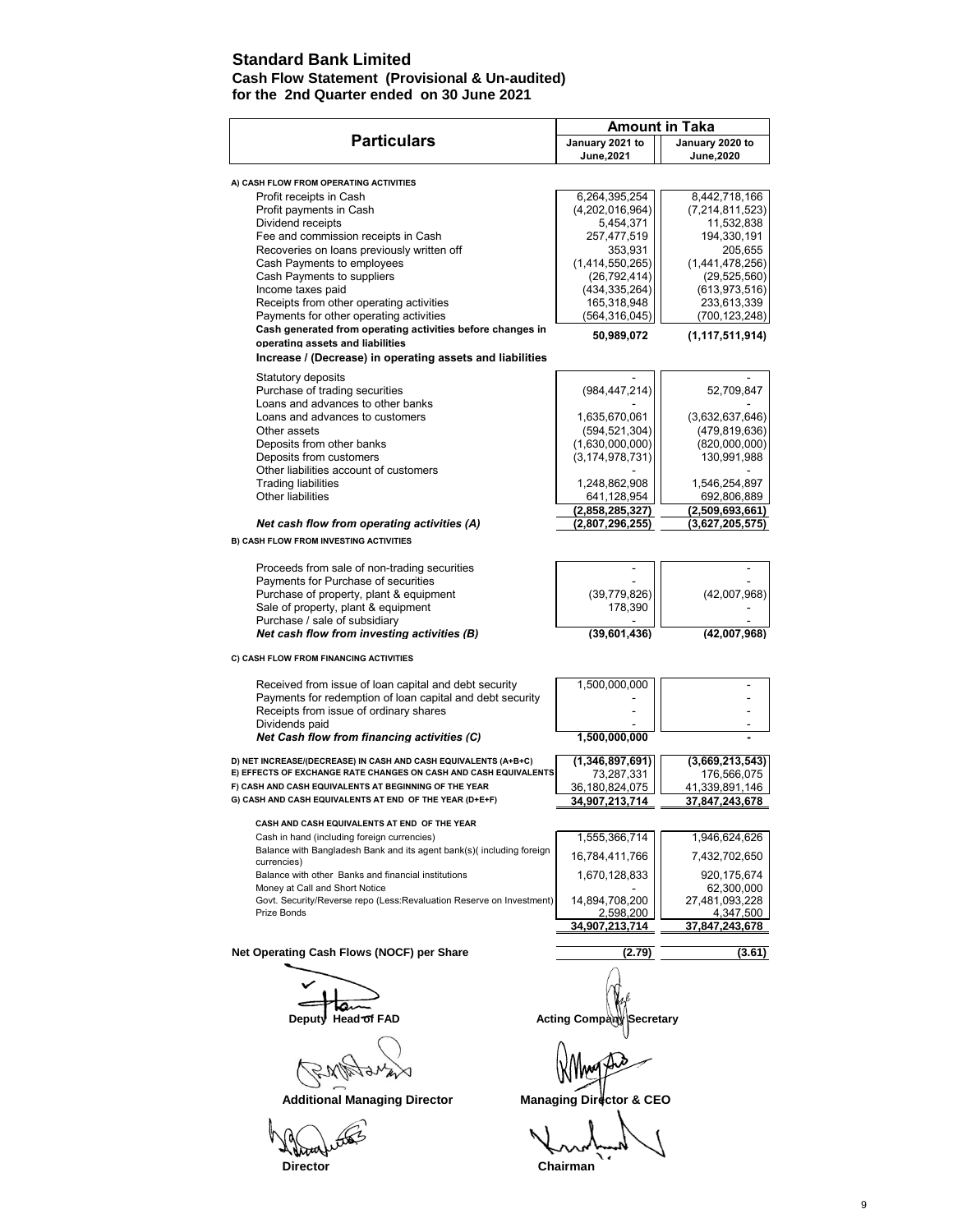### **Standard Bank Limited Statement of Changes in Shareholders' Equity (Provisional & Un-audited) for the 2nd Quarter ended on 30 June 2021**

|                                                                 |                 |                                    |                           |                                                   | (Amount in Taka                                                           |                |
|-----------------------------------------------------------------|-----------------|------------------------------------|---------------------------|---------------------------------------------------|---------------------------------------------------------------------------|----------------|
| <b>Particulars</b>                                              | Paid up Capital | <b>Statutory</b><br><b>Reserve</b> | General<br><b>Reserve</b> | <b>Revaluation</b><br>gain/loss on<br>investments | <b>Surplus in Profit and</b><br>Loss Account/<br><b>Retained earnings</b> | <b>Total</b>   |
| Balance as on 1-1-2021                                          | 10,059,907,880  | 6,029,256,984                      |                           | 1,714,358                                         | 680,591,284                                                               | 16,771,470,506 |
| Changes in accounting policy                                    |                 |                                    |                           |                                                   |                                                                           |                |
| <b>Restated Balance</b>                                         | 10,059,907,880  | 6,029,256,984                      |                           | 1,714,358                                         | 680,591,284                                                               | 16,771,470,506 |
| Surplus/Deficit on revaluation of properties                    |                 |                                    |                           |                                                   |                                                                           |                |
| Adjustment of last year revaluation gain on investments         |                 |                                    |                           | (1,714,358)                                       |                                                                           | (1,714,358)    |
| Surplus/Deficit on revaluation of investment                    |                 |                                    |                           |                                                   |                                                                           |                |
| Currency translation difference                                 |                 |                                    |                           |                                                   |                                                                           |                |
| Net gains and losses not recongnised in the income<br>statement |                 |                                    |                           |                                                   |                                                                           |                |
| Adjustment of last year                                         |                 |                                    |                           |                                                   |                                                                           |                |
| Net profit for the period                                       |                 |                                    |                           |                                                   | 169,607,401                                                               | 169,607,401    |
| Dividends from SBL Capital Management Ltd                       |                 |                                    |                           |                                                   |                                                                           |                |
| Dividends from SBL Securities Ltd                               |                 |                                    |                           |                                                   | 24,000,000                                                                | 24,000,000     |
| Dividends (Cash & Bonus shares)                                 |                 |                                    |                           |                                                   |                                                                           |                |
| <b>Issue of Right Shares</b>                                    |                 |                                    |                           |                                                   |                                                                           |                |
| Appropriation made during the year                              |                 | 67,515,163                         |                           |                                                   | (67, 515, 163)                                                            |                |
| Balance as on 30.06.2021                                        | 10,059,907,880  | 6,096,772,147                      |                           |                                                   | 806,683,522                                                               | 16,963,363,549 |
| Balance as on 30.06.2020                                        | 9,580,864,650   | 5,633,832,372                      |                           | 133,870,942                                       | 1,059,331,539                                                             | 16,407,899,503 |

Additional Managing Director **Managing Director** Managing Director

**Deputy Head of FAD Deputy Head of FAD** Acting Company Secretary

 **Director Chairman**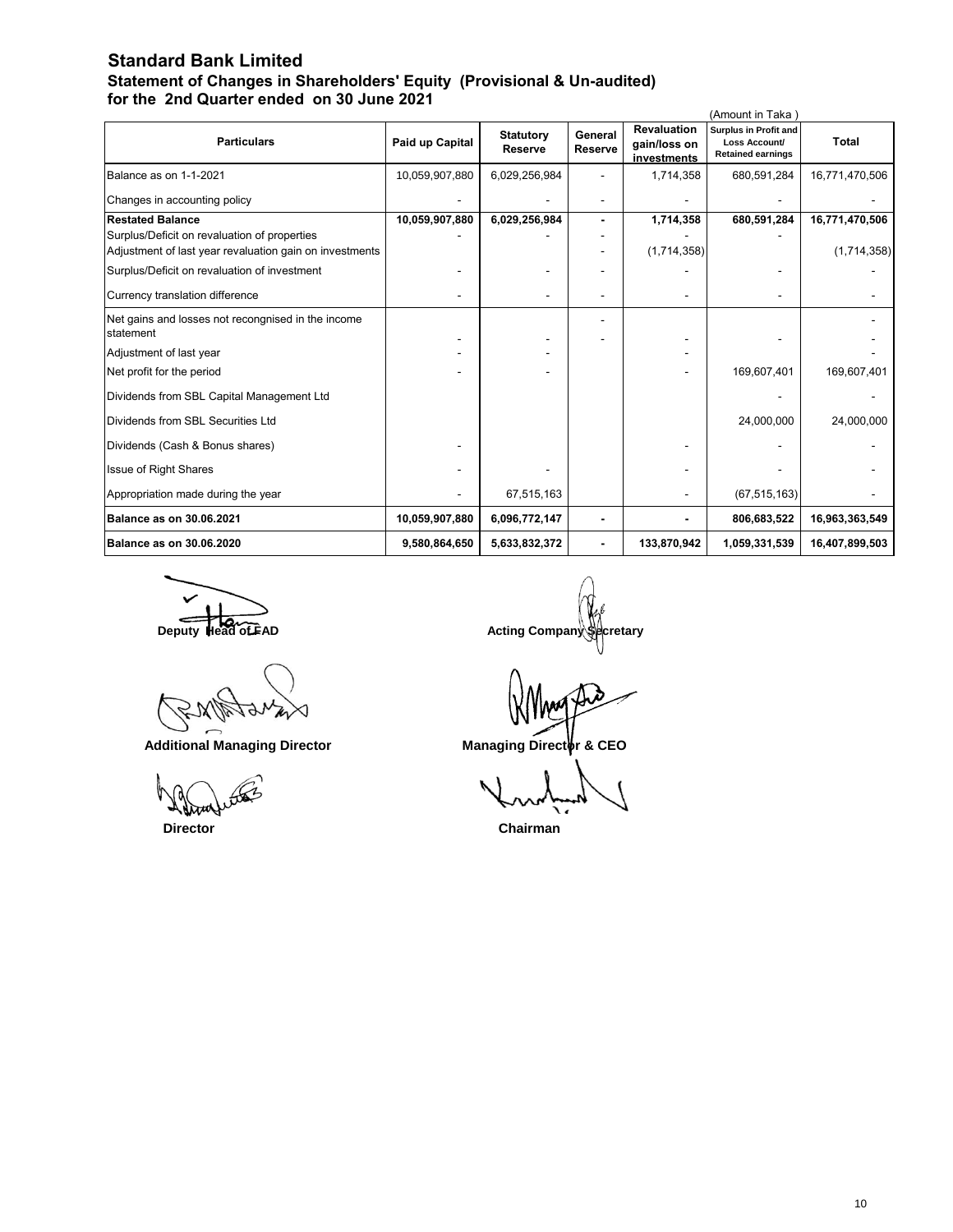### **Standard Bank Limited**

#### **Notes to the Financial Statements (Provisional & Un-audited) for the 2nd Quarter ended on 30 June 2021**

#### **1. LEGAL STATUS AND NATURE OF THE COMPANY**

Standard Bank Limited was incorporated in Bangladesh as a Public Limited Company with limited liability under the Companies Act, 1994 on 11th May 1999 and commenced commercial operation on 3<sup>rd</sup> June 1999. The Bank went for the public issue of shares in 2003 and its shares are listed with Dhaka Stock Exchange and Chittagong Stock Exchange.Now it has 138 Branches all over Bangladesh.

The commercial banking activities of the Bank encompass a wide range of services including accepting deposits , making loans, discounting bills, conducting money transfer and foreign exchange transactions and performing other related services such as safe keeping, collections, issuing guarantees, acceptances and letters of credit.

The bank has been operating as full fledged Islamic shariah Based Banking with effect from 1st January,2021

### **Off-Shore Banking Unit (OBU)**

The Bank obtained Off-shore Banking Unit Permission vide Letter No. BRPD (P-3)744(110)/2010-839 dated June 11, 2010 and commenced operation on June 23, 2015. The Off-shore Banking Unit is governed under the rules and guidelines of Bangladesh Bank. The principal activities of the Unit are to provide all kinds of commercial banking services to its customers in foreign currencies approved by the Bangladesh Bank.

#### 1 **Subsidiary Companies**

#### 1. **SBL Capital Management Ltd(SCML):**

The Bank obtained permission to embark upon Merchant banking from the Bangladesh Securities and Exchange Commission(SEC) vide its certificate no. SEC/Reg/MB/SUB/13/2010/529 dated January 05 ,2011Under the Securities and Exchange Commission Act,1993. The main objectives of the Company are to carry out the business of full fledged merchant banking activities like issue management, portfolio management, underwriting, corporate advisory services etc

#### 1. Standard Excahnge Company (UK) Limited

Bangladesh Bank vide their letter No.BRPD(M) 204/15/2009-18 Dated 15<sup>th</sup> February 2009 has accorded approval to the bank for opening a fully owned subsidiary company in the name and style of Standard Excahnge company (UK) Limited. The company was incorporated 19th June,2009 under the Companies Act 2006 of UK with the registration number 06851946 as private company limited by shares. The registered office is located at 101 whitechapel Road London. The main activities of the exchange house are to carry on the remittance business and to undertake and participate in transactions, activities and operation commonly carried on or undertaken by remittance and exchange houses. .

#### 1. Standard Co (USA) Inc.DBA : Standard Express:

Bangladesh Bank vide their letter No. BRPD(M) 204/15/2009-116 Dated 27<sup>th</sup> October 2009 has accorded approval to the bank for opening a fully owned subsidiary company in the name and style of Standard Co (USA) Inc.DBA : Standard Express, in short we presented "Standard Express (USA) Ltd.The company was incorporated 1<sup>st</sup> February,2010 with the registration number 27-2118554 as private company limited by shares. The registered office is located at 37-22 73rd street #2B Jackson heights, New York. The main activities of the exchange house are to carry on the remittance business and to undertake and participate in transactions, activities and operation commonly carried on or undertaken by remittance and exchange houses. .

#### **1. Standard Bank Securities Limited**

Standard Bank Securities Limited was incorporated on November,22,2012 as a public limited company under the Companies Act 1994 vide certificate of incorporation no. C-105725/12.Standard Bank Securities Limited become member of Dhaka Stock Exchange Limited for brokerage transaction.Standard Bank Securities Limited commenced its operation from 21 June,2013. The main objectives of the company is to carry on the business of stock broker /stock dealer and other related business in connection with the dealing of listed securities . Other obectives of the company are to buy,sell, hold or otherwise acquire or invest the capital of the company in shares,stocks and fixed income securities etc.

### **2 SIGNIFICANT ACCOUNTING POLICIES**

### **Basis of Preparation for Financial Statements**

The Financial statements of the Bank are made upto 30 th June 2021 and are prepared under the historical cost convention and in accordance with the "First Schedule (Sec-38) of the Bank Companies Act, 1991, BRPD Circular # 14 dated 25 June 2003, other Bangladesh Bank Circulars, International Accounting Standards and International Financial Reporting Standards adopted by the Institute of Chartered Accountants of Bangladesh, Companies Act, 1994, the Securities and Exchange Rules 1987, Dhaka & Chittagong Stock Exchange Listing Regulations and other laws and rules applicable in Bangladesh.In case of the requirement of Bangladesh Bank differs with those of IAS/IFRS , the requirement of Bangladesh Bank have been applied"

#### **2.1 Basis of Consolidation :**

The consolidated financial statements include the financial statements of standard Bank Limited, Islamic banking window, and its subsidiaries SBL Capital management Ltd,Standard Bank Securities Ltd,Standard Exchange Company (UK) Ltd and Standard Co (USA) Inc.DBA : Standard Express made up to the end of the financial year. A Banking software system "Stelar" consolidated all transactions of branches as well as head office and produces consolidated balance sheet and Profit & loss Account . These consolidated records are maintained at the Head office of the Bank based on which these financial statements have been prepared.

The consolidated financial statements have been prepared in accordance with International Accounting standard 27: consolidated and separate financial statements , IAS-34 "Interim Financial Reporting" and Rules 13 of the Securities and Exchange Rules 1987 . The consolidated financial statements have been prepared to a common reporting period ending in 30th June 2021.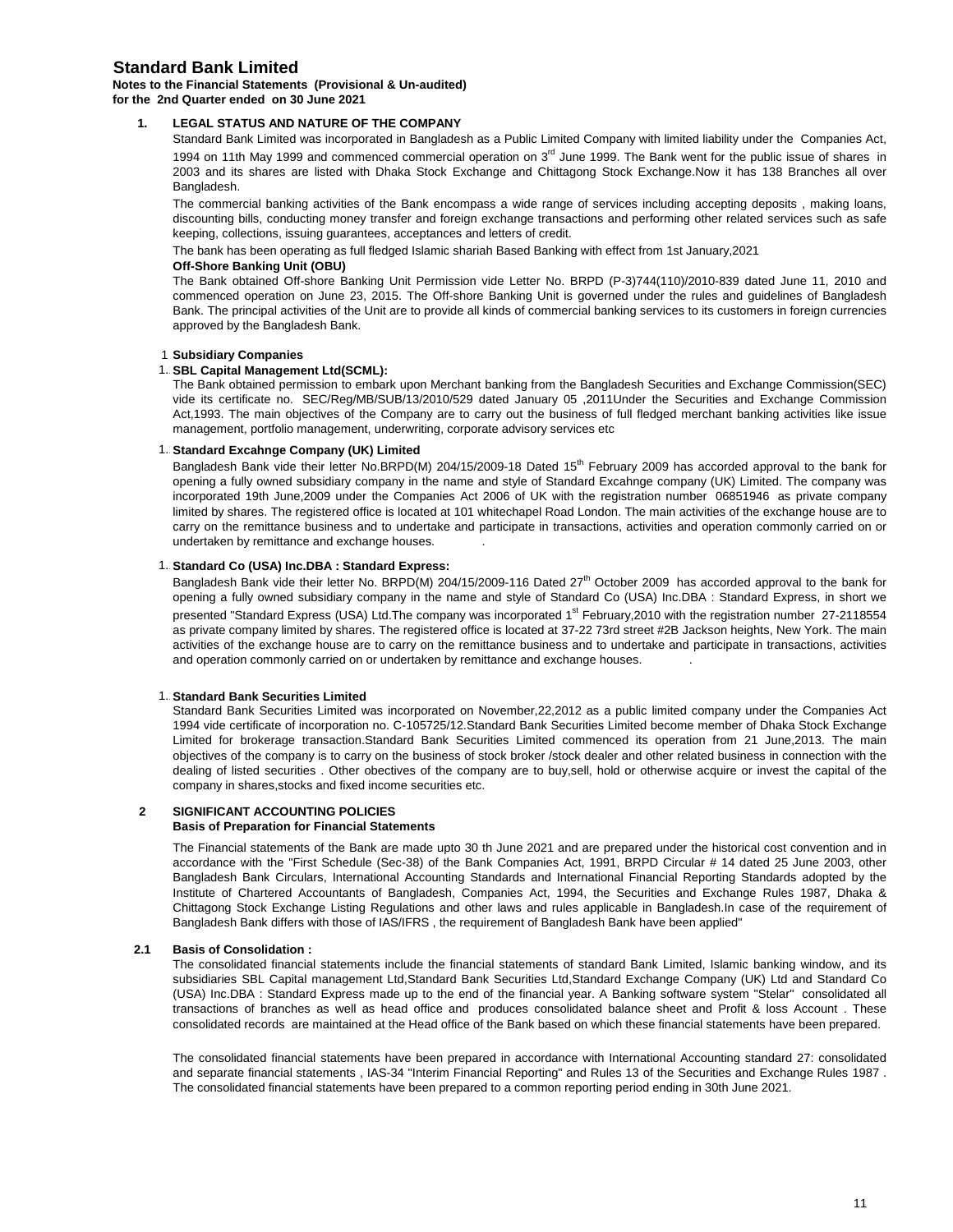### **2.2 Statement of Cash flows**

Statement of cash flows is prepared by using the 'Direct Method' in accordance with BAS 7 "Statement of Cash Flows" and under the guidance of Bangladesh Bank BRPD Circular No. 14 dated 25.06.2003 & BRPD Circular No. 15 dated 09.11.2009 whereby gross cash receipts and gross cash payments on Operating Activities, Investing Activities and Financing Activities have been recognized. Cash and Cash Equivalents comprise short term, highly liquid investments that are readily convertible and are subject to an insignificant risk to changes in value.

#### **2.3 Reporting Period**

These financial statements cover from January 01 to June 30, 2021.

#### **2.4 Statement of Changes in Equity**

Statement of changes in Equity has been prepared in accordance with BAS 1 "Presentation of Financial Statements" and under the guidance of Bangladesh Bank BRPD Circular No. 14 dated 25.06.2003 & BRPD Circular No. 15 dated 09.11.2009

#### **2.05 Provisions for Loans and Advance**

Provision for Loans and Advance have been made as per directives of Bangladesh Bank issued from time to time.

#### **2.06 Provisions for Investment**

Provisions for diminution in value of investment is made for loss arising on diminution value of investment in quoted shares.

#### **2.07 Provisions for off balance sheet exposures**

Off-balance sheet items have been disclosed under contingent liabilities and other commitments according to Bangladesh Bank guidelines. Bank maintained provision against off-balance sheet exposures as per BRPD Circular no.14, dated 23 September 2012 & BRPD Circular No. 07, dated 21 June 2018 .

#### **2.08 Provision for Taxation**

The company is a publicly traded company as per the Incme Tax Ordinance 1984. Provision for Current Income Tax has been made at the existing rate of 37.50% as prescribed in Finance Act 2019 of the accounting profit made by the Bank after considering some of the Taxable add backs of income and disallowances of expenditures.

| 177,556,322<br>207,463,862<br>Income tax @ 37.50% on taxable profit (A)<br>1,090,874<br>2,306,568<br>Add: Income tax @ 20% on dividend income<br>Capital Gain on Share @ 10%<br>Capital Gain on sale of Fixed Assets (15%)<br>Capital Gain on Govt. securities (0%)<br>178,647,196<br>209,770,430<br><b>Estimated provision required</b><br><b>Consolidated Provision for Taxation</b><br>178,647,196<br>209,770,430<br>Standard Bank Limited (note-12.7)<br>7,570,555<br>6,979,350<br>SBL Capital Mgt. Ltd.<br>6,688,795<br>2,781,690<br><b>SBL Securities Ltd.</b><br>192,315,342<br>220,122,674<br>Deferred tax liabilities/(Asset)<br>4,073,658,392<br>4,029,174,606<br>Carrying amount<br>3,727,575,407<br>3,757,141,160<br>Tax base<br>(346,082,986)<br>272,033,446<br><b>Taxable Temporary Difference</b><br>37.50<br>37.50<br>Applicable tax rate<br>(129, 781, 120)<br>102,012,542<br><b>Deferred Tax Liability</b><br>100,186,749<br>(119,102,340)<br>Opening balance<br>(10,678,780)<br>1,825,794<br>Deferred tax (income)/expenses | Provision for current tax made during the period | 30.06.2021 | 30.06.2020 |
|------------------------------------------------------------------------------------------------------------------------------------------------------------------------------------------------------------------------------------------------------------------------------------------------------------------------------------------------------------------------------------------------------------------------------------------------------------------------------------------------------------------------------------------------------------------------------------------------------------------------------------------------------------------------------------------------------------------------------------------------------------------------------------------------------------------------------------------------------------------------------------------------------------------------------------------------------------------------------------------------------------------------------------------------|--------------------------------------------------|------------|------------|
|                                                                                                                                                                                                                                                                                                                                                                                                                                                                                                                                                                                                                                                                                                                                                                                                                                                                                                                                                                                                                                                |                                                  |            |            |
|                                                                                                                                                                                                                                                                                                                                                                                                                                                                                                                                                                                                                                                                                                                                                                                                                                                                                                                                                                                                                                                |                                                  |            |            |
|                                                                                                                                                                                                                                                                                                                                                                                                                                                                                                                                                                                                                                                                                                                                                                                                                                                                                                                                                                                                                                                |                                                  |            |            |
|                                                                                                                                                                                                                                                                                                                                                                                                                                                                                                                                                                                                                                                                                                                                                                                                                                                                                                                                                                                                                                                |                                                  |            |            |
|                                                                                                                                                                                                                                                                                                                                                                                                                                                                                                                                                                                                                                                                                                                                                                                                                                                                                                                                                                                                                                                |                                                  |            |            |
|                                                                                                                                                                                                                                                                                                                                                                                                                                                                                                                                                                                                                                                                                                                                                                                                                                                                                                                                                                                                                                                |                                                  |            |            |
|                                                                                                                                                                                                                                                                                                                                                                                                                                                                                                                                                                                                                                                                                                                                                                                                                                                                                                                                                                                                                                                |                                                  |            |            |
|                                                                                                                                                                                                                                                                                                                                                                                                                                                                                                                                                                                                                                                                                                                                                                                                                                                                                                                                                                                                                                                |                                                  |            |            |
|                                                                                                                                                                                                                                                                                                                                                                                                                                                                                                                                                                                                                                                                                                                                                                                                                                                                                                                                                                                                                                                |                                                  |            |            |
|                                                                                                                                                                                                                                                                                                                                                                                                                                                                                                                                                                                                                                                                                                                                                                                                                                                                                                                                                                                                                                                |                                                  |            |            |
|                                                                                                                                                                                                                                                                                                                                                                                                                                                                                                                                                                                                                                                                                                                                                                                                                                                                                                                                                                                                                                                |                                                  |            |            |
|                                                                                                                                                                                                                                                                                                                                                                                                                                                                                                                                                                                                                                                                                                                                                                                                                                                                                                                                                                                                                                                |                                                  |            |            |
|                                                                                                                                                                                                                                                                                                                                                                                                                                                                                                                                                                                                                                                                                                                                                                                                                                                                                                                                                                                                                                                |                                                  |            |            |
|                                                                                                                                                                                                                                                                                                                                                                                                                                                                                                                                                                                                                                                                                                                                                                                                                                                                                                                                                                                                                                                |                                                  |            |            |
|                                                                                                                                                                                                                                                                                                                                                                                                                                                                                                                                                                                                                                                                                                                                                                                                                                                                                                                                                                                                                                                |                                                  |            |            |
|                                                                                                                                                                                                                                                                                                                                                                                                                                                                                                                                                                                                                                                                                                                                                                                                                                                                                                                                                                                                                                                |                                                  |            |            |
|                                                                                                                                                                                                                                                                                                                                                                                                                                                                                                                                                                                                                                                                                                                                                                                                                                                                                                                                                                                                                                                |                                                  |            |            |
|                                                                                                                                                                                                                                                                                                                                                                                                                                                                                                                                                                                                                                                                                                                                                                                                                                                                                                                                                                                                                                                |                                                  |            |            |
|                                                                                                                                                                                                                                                                                                                                                                                                                                                                                                                                                                                                                                                                                                                                                                                                                                                                                                                                                                                                                                                |                                                  |            |            |

### **2.09 Workers Participation Fund and Welfare Fund**

Consistent with the industry practice and in accordance with The Bank Company Act. 1991, no provision has been made for WPPF.

#### **2.10 Earning Per Share**

The company calculates Earning per share (EPS) in accordance with International Accounting Standards (IAS)-33"Earning Per Share" which has been shown on the face of profit and loss account. This has been calculated by dividing the basic earnings by the weighted average number of ordinary shares outstanding during the year.

|      |                                                                     | 30.06.2021     | 31.12.2020     |
|------|---------------------------------------------------------------------|----------------|----------------|
| 2.11 | <b>Composition of Sharesholders' equity</b>                         |                |                |
|      | Solo                                                                |                |                |
|      | (1,005,990,788 ordinary shares @Taka 10.00 each)<br>Paid-up Capital | 10,059,907,880 | 10.059.907.880 |
|      | <b>Statutory Reserve</b>                                            | 6,096,772,147  | 6,029,256,984  |
|      | General Reserve                                                     |                |                |
|      | Revaluation Reserve on Investment                                   |                | 1.714.358      |
|      | Surplus in Profit and Loss Account/ Retained earnings               | 806.683.522    | 680.591.284    |
|      | Minority Interest                                                   |                |                |
|      |                                                                     | 16,963,363,549 | 16,771,470,506 |